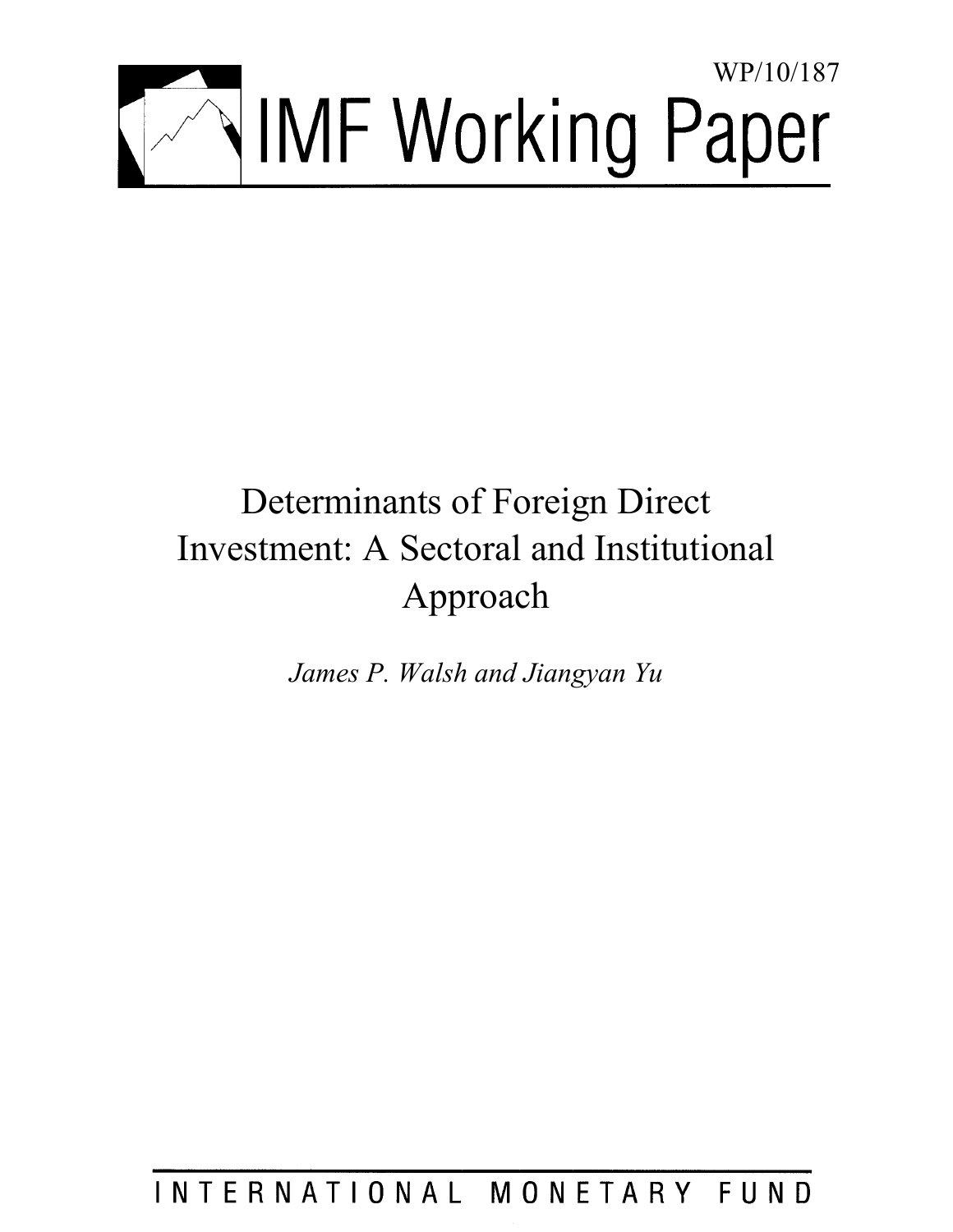# **IMF Working Paper**

# Asia Pacific Department

# **Determinants of Foreign Direct Investment: A Sectoral and Institutional Approach**

# **Prepared by James P. Walsh and Jiangyan Yu**

July 2010

# **Abstract**

# **This Working Paper should not be reported as representing the views of the IMF.** The views expressed in this Working Paper are those of the author(s) and do not necessarily represent those of the IMF or IMF policy. Working Papers describe research in progress by the author(s) and are published to elicit comments and to further debate.

Using a dataset which breaks down FDI flows into primary, secondary and tertiary sector investments and a GMM dynamic approach to address concerns about endogeneity, the paper analyzes various macroeconomic, developmental, and institutional/qualitative determinants of FDI in a sample of emerging market and developed economies. While FDI flows into the primary sector show little dependence on any of these variables, secondary and tertiary sector investments are affected in different ways by countries' income levels and exchange rate valuation, as well as development indicators such as financial depth and school enrollment, and institutional factors such as judicial independence and labor market flexibility. Finally, we find that the effect of these factors often differs between advanced and emerging economies.

JEL Classification Numbers: F21, F23

Keywords: Foreign direct investment, determinants, institutional development, international finance.

Author's E-Mail Address: jwalsh@imf.org, jyu@imf.org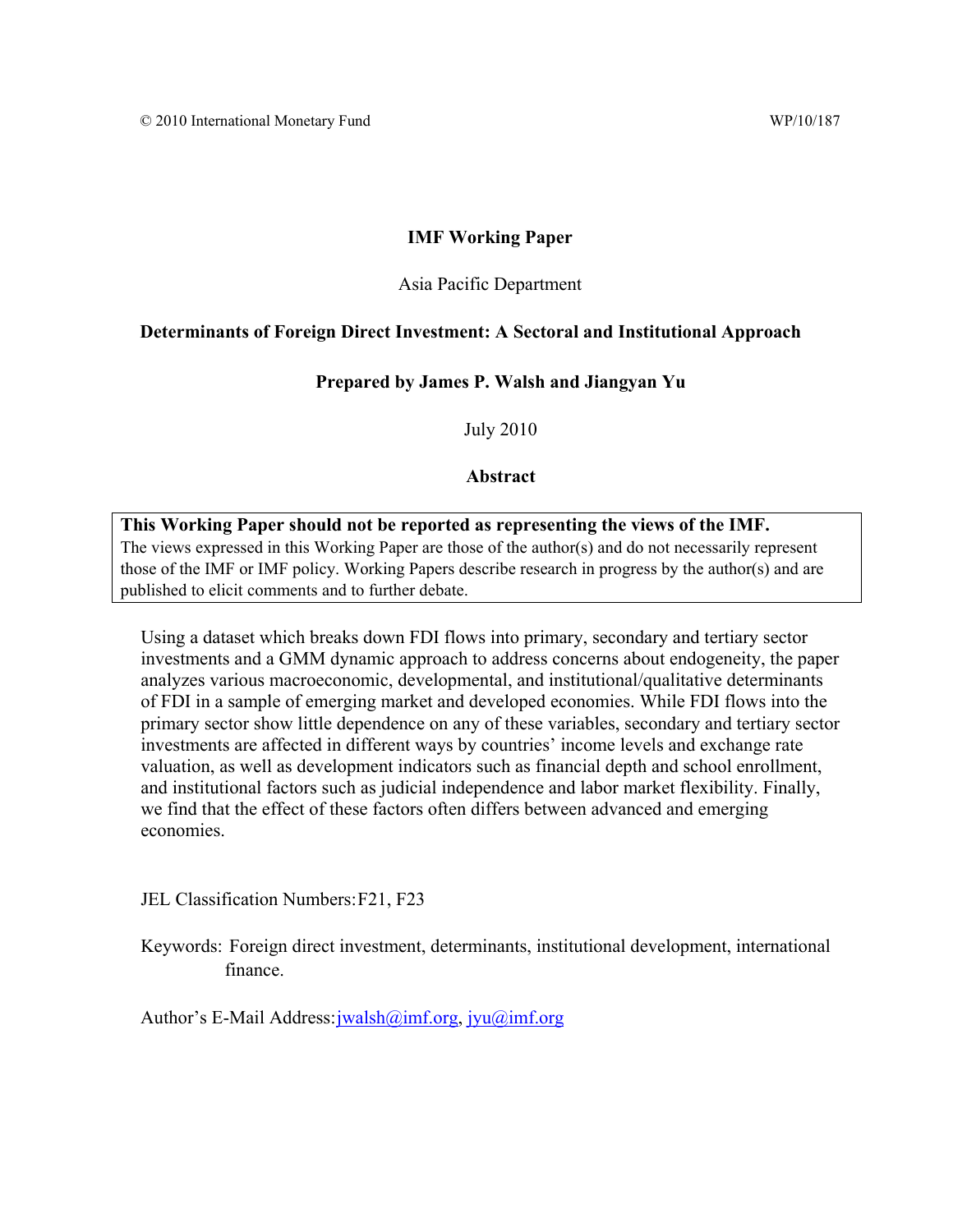# Tables

| 2. |                                                                           |  |
|----|---------------------------------------------------------------------------|--|
|    |                                                                           |  |
|    |                                                                           |  |
|    |                                                                           |  |
|    |                                                                           |  |
|    | 7. Total FDI and Qualitative Determinants-By Level of Development17       |  |
|    |                                                                           |  |
|    |                                                                           |  |
|    | 10. Tertiary FDI and Qualitative Deaterminants-By Level of Development 20 |  |
|    |                                                                           |  |
|    | Appendix                                                                  |  |

Contents

# Page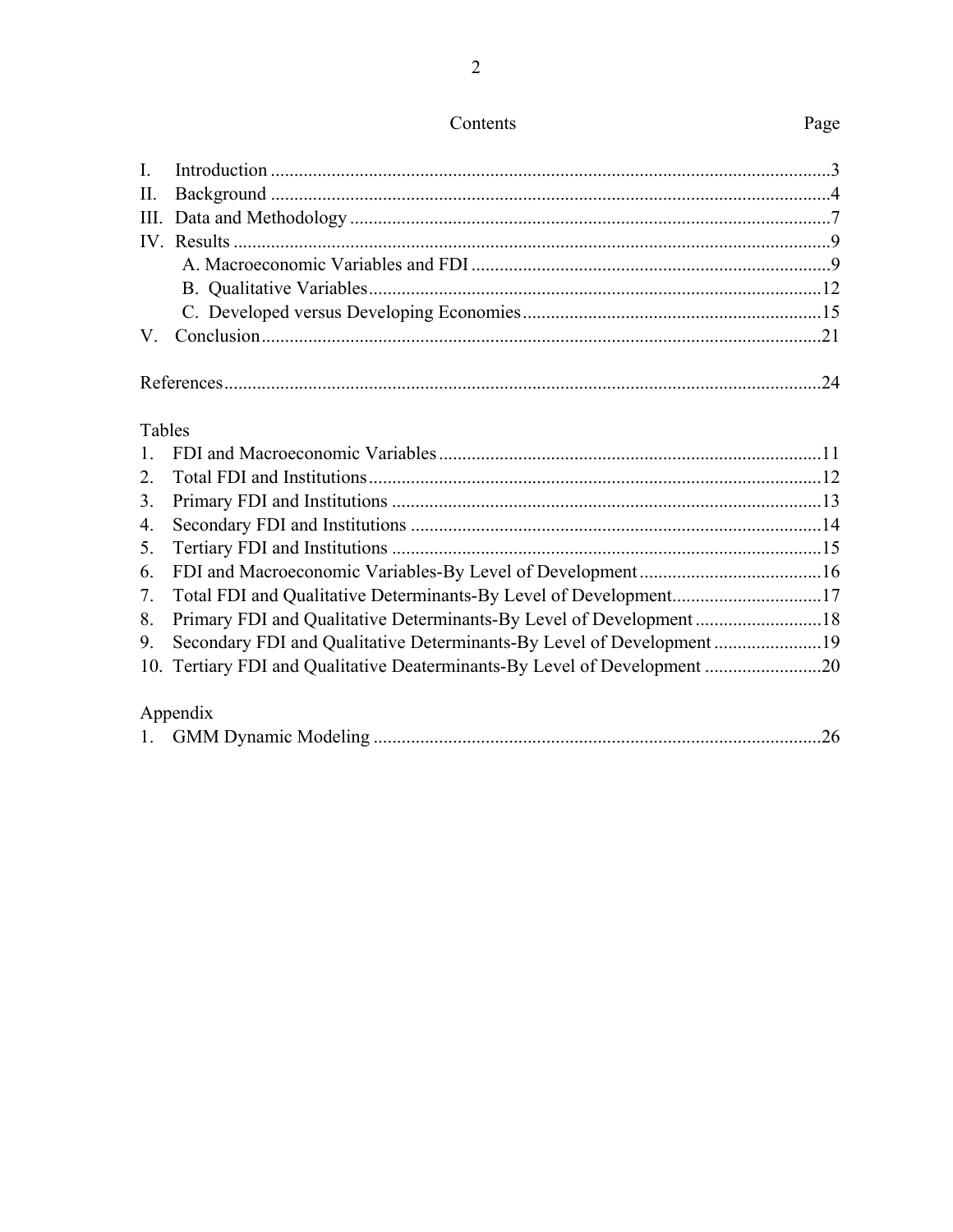#### **I. INTRODUCTION**

There is a long-standing impression among policymakers that foreign direct investment is more conducive to long-run growth and development than other forms of capital inflows. Arguments for this hypothesis have been diverse, but most often based on the idea that FDI brings with it foreign technology and management skills, which can then be adapted by the host country in other contexts. This impression is strengthened by the fact that rapidly growing economies tend to absorb more FDI, though with FDI both contributing directly to growth and with foreign companies naturally eager to invest in rapidly growing economies, the direction of causality is not clear.

While the literature on FDI and growth is not fully conclusive, it is the case that FDI flows, particularly into emerging markets, have taken off in recent years. With companies increasingly able to capitalize on differentials in labor costs and increasingly interested in providing goods or services directly in often protected emerging markets, these flows are likely to continue increasing. It remains an open question, however, as to what pulls FDI into countries. It is intuitive that FDI should flow into countries with relatively stable economic conditions and strong institutions, and that investors should be concerned about political instability, inflexible regulations, and poor development indicators among prospective workers. But there is strangely little and scattershot evidence to support these arguments.

This paper tries to address these questions by studying two problems that might explain the poor results observed elsewhere in the literature. First, FDI flows are far from homogeneous. While countries are generally interested in attracting FDI into the primary sector (petroleum, mining, and agriculture) for revenue purposes, few policymakers feel that investment in the primary sector is conducive to creating employment<sup>1</sup>. Instead, policymakers tend to focus on secondary and tertiary sector investment; believing that manufacturing investment can bring jobs to absorb labor from lower-productivity sectors, an especially important among emerging markets where agricultural employment remains important. The analysis below therefore distinguishes between primary, secondary and tertiary flows in assessing what factors attract FDI to economies.

Second, it is not clear that the factors that attract FDI to rich countries would be the same as those that attract FDI to emerging markets. Emerging markets tend to have relatively higher

 $\overline{a}$ 

<sup>&</sup>lt;sup>1</sup> Whether this is true or not is open for debate: while mining investment may not create high-wage jobs in poor countries, Canada and Australia are important recipients of primary sector FDI and in both countries such investment has created high wage jobs. Clearly local conditions matter.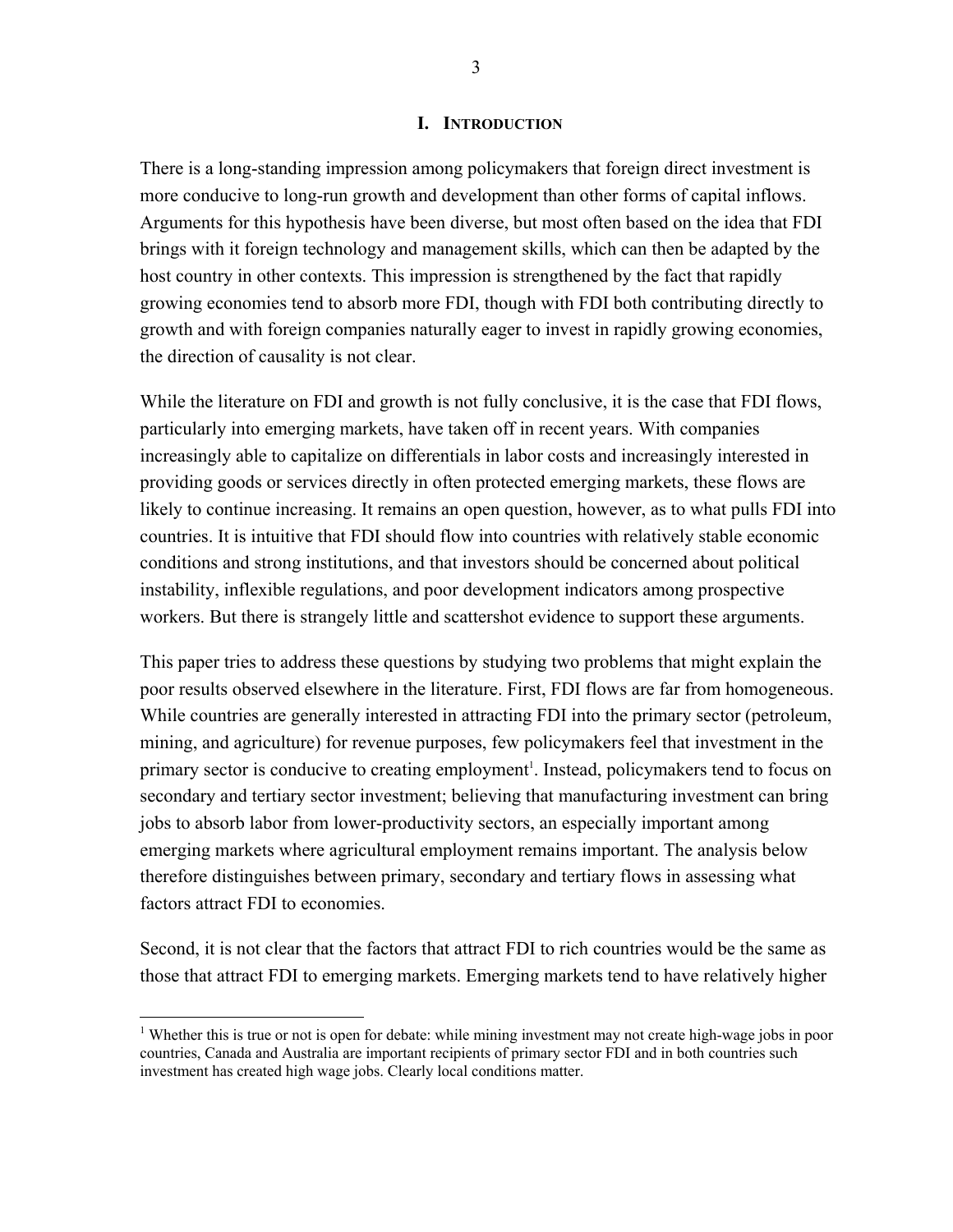inflation, poorer institutions and lower development indicators than their rich counterparts. Since many emerging markets are nevertheless important destinations for FDI, it is clear that firms investing in emerging markets arrive at a different balance of considerations than those investing in developed economies, trading off greater macro stability and a better educated labor force, for example, in exchange for lower wages or access to a lucrative but protected market. To assess whether these differences operate systematically across macro level FDI flows, the results below are also checked for whether they differ between advanced and emerging economies.

The paper is organized as follows: Section II reviews previous studies about the determinants of FDI; Section III discusses data and methodology; Section IV presents empirical results; and Section V concludes the paper.

### **II. BACKGROUND**

There is strong empirical evidence that FDI flows are less volatile than other capital flows (e.g., IMF, World Economic Outlook (2007)), and a widespread impression that FDI is somehow better for growth and development than other capital flows. While empirical support for FDI being better for growth is mixed, there is evidence that given certain country prerequisites, FDI does in fact lead to better growth outcomes (e.g., Alfaro (2003), Borensztein, de Gregorio and Lee (1995)). These qualities of FDI have led to substantial interest among policymakers on the factors that might attract FDI flows.

In looking at the firm level, researchers have asked why companies would want to service foreign markets through affiliate production rather than through exporting or licensing arrangements. Dunning(1993) outlines four motives for a firm to engage in this type of investment: access to resources, access to markets, efficiency gains, and acquisition of strategic assets. Policy shifts by governments could impact the efficiency gains companies might experience, and have an effect on the ability of companies to access markets. This in turn motivates the literature on whether country-level factors and conditions can also lead to stronger flows. Whether macroeconomic and other national-level factors can account for cross-country differences in FDI inflows is the focus of the rest of this paper.

Previous work has looked at the relationship of FDI with several macroeconomic variables. Some that might be thought to have a connection to FDI flows are the size and growth potential of the host market, economic stability, the degree of openness of the host economy, and income level, as well as the quality of institutions and level of development.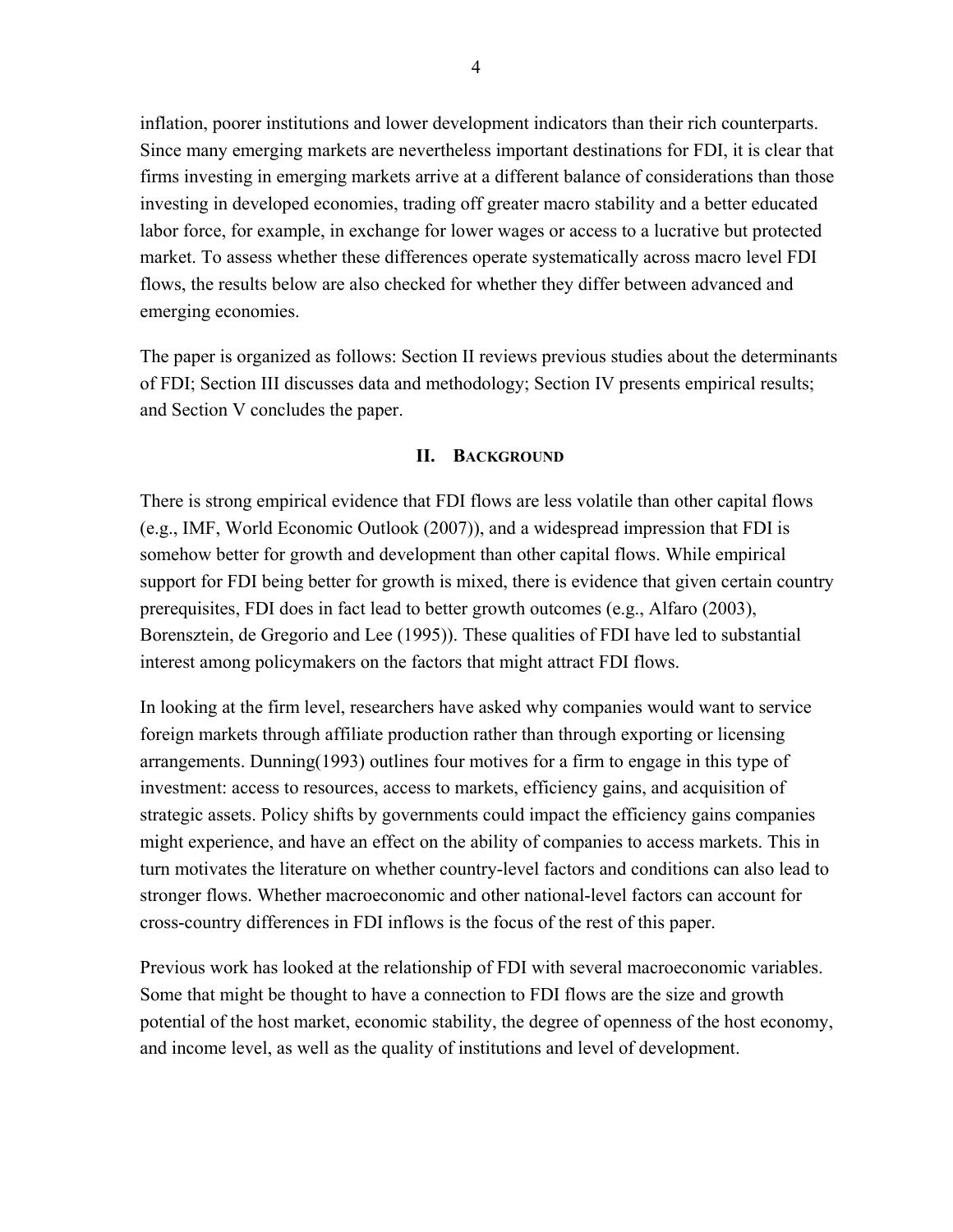### *Market size and growth potential*

Larger host countries' markets may be associated with higher foreign direct investment due to larger potential demand and lower costs due to scale economies. For example, Resmini (2000), looking into manufacturing FDI, finds that countries in Central and Eastern Europe with larger populations tend to attract more FDI, while Bevan and Eastrin (2000) present similar results; transition economies with larger economies also tend to attract more FDI.

#### *Openness*

On one hand, a decrease in openness might be associated with more horizontal FDI, as investing firms might benefit from circumventing trade barriers through building production sites abroad. But Resmini (2000), studying manufacturing investment in Central and Eastern Europe, finds that these largely vertical FDI flows, benefit from increasing openness, as might be expected in a sector for which international trade flows in intermediate and capital goods are important. Singh and Jun (1995) also find that export orientation is very important in attracting FDI, and link this to the rising complementarity of trade and FDI flows.

# *Exchange Rate Valuation*

A weaker real exchange rate might be expected to increase vertical FDI as firms take advantage of relatively low prices in host markets to purchase facilities or, if production is reexported, to increase home-country profits on goods sent to a third market. Froot and Stein (1991) find evidence of the relationship: a weaker host country currency tends to increase inward FDI within an imperfect capital market model as depreciation makes host country assets less expensive relative to assets in the home country. Blonigen (1997) makes a "firmspecific asset" argument to show that exchange rate depreciation in host countries tend to increase FDI inflows. But on the other hand, a stronger real exchange rate might be expected to strengthen the incentive of foreign companies to produce domestically: the exchange rate is in a sense a barrier to entry in the market that could lead to more horizontal FDI. However, this hypothesis does not appear to have attracted much support in the empirical literature.

#### *Clustering effects*

Studies have identified clustering effects: foreign firms appear to gather together either due to linkages among projects or due to herding as a larger existing FDI stock is regarded as a signal of a benign business climate for foreign investors. FDI may also benefit from the presence of external scale economies, where new investors mimic past investment decisions by other investors in choosing where to invest. By clustering with other firms, new investors benefit from positive spillovers from existing investors in the host country. Evidence for these effects is widespread, with Wheeler and Mody (1992) in the case of U.S. firms, Barrell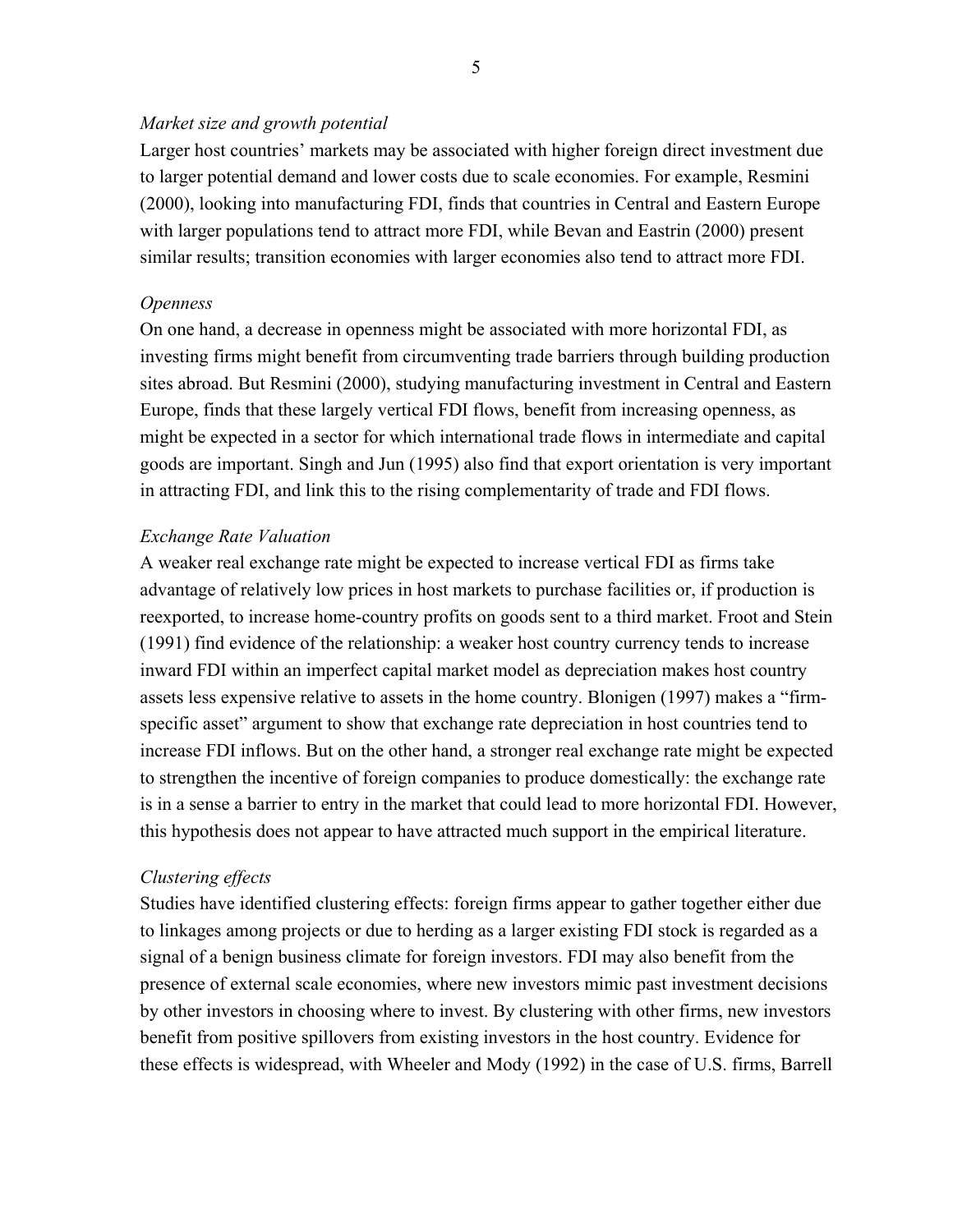and Pain (1999) in the Western European context, and Campos and Kinoshita (2003) in the transition economies, all finding empirical evidence of agglomeration effects.

# *Political stability*

Surveys of investors have indicated that political and macroeconomic stability is one of the key concerns of potential foreign investors. However, empirical results are somewhat mixed. Wheeler and Mody (1992) find that political risk and administrative efficiency are insignificant in determining the production location decisions of U.S. firms. On the other hand, Root and Ahmed (1979), looking at aggregate investment flows into developing economies in the late 1960s, and Schneider and Frey (1985), using a similar sample for a slightly later time period, find that political instability significantly affects FDI inflows.

# *Institutions*

Institutional quality is a likely determinant of FDI, particularly for less-developed countries, for a variety of reasons. First, good governance is associated with higher economic growth, which should attract more FDI inflows. Second, poor institutions that enable corruption tend to add to investment costs and reduce profits. Third, the high sunk cost of FDI makes investors highly sensitive to uncertainty, including the political uncertainty that arises from poor institutions. Unfortunately, it is hard to measure institutional factors, and empirical results are vague. For example, regulatory framework, bureaucratic hurdles and red tape, judicial transparency, and the extent of corruption in the host country are found insignificant by Wheeler and Mody (1992) in their analysis of firm-level U.S. data, though Wei (2000) finds that corruption significantly adds to firm costs and impedes FDI inflows. The two papers use different measures of institutional quality, and look at different types of data (investing firms versus aggregate FDI inflows), which might explain this difference.

The coverage of countries also varies among existing studies. Some papers (e.g., Schneider and Frey (1985)) look at a wide spectrum of developing countries, while others (e.g., Resmini (2000)) use a smaller regional sample. Papers focusing on firm level data are almost by necessity limited to a single country, most often the United States. Another concern arising from studies focused only on advanced economies is whether lessons will apply to developing economies (and perhaps to a lesser extent, vice versa). Wheeler and Mody (1992) find some difference in investment decisions by firms in developing and developed economies.

Finally, studies based on macro-level FDI flows generally focus on gross investment flows into countries, requiring the aggregation of FDI across the primary, secondary and tertiary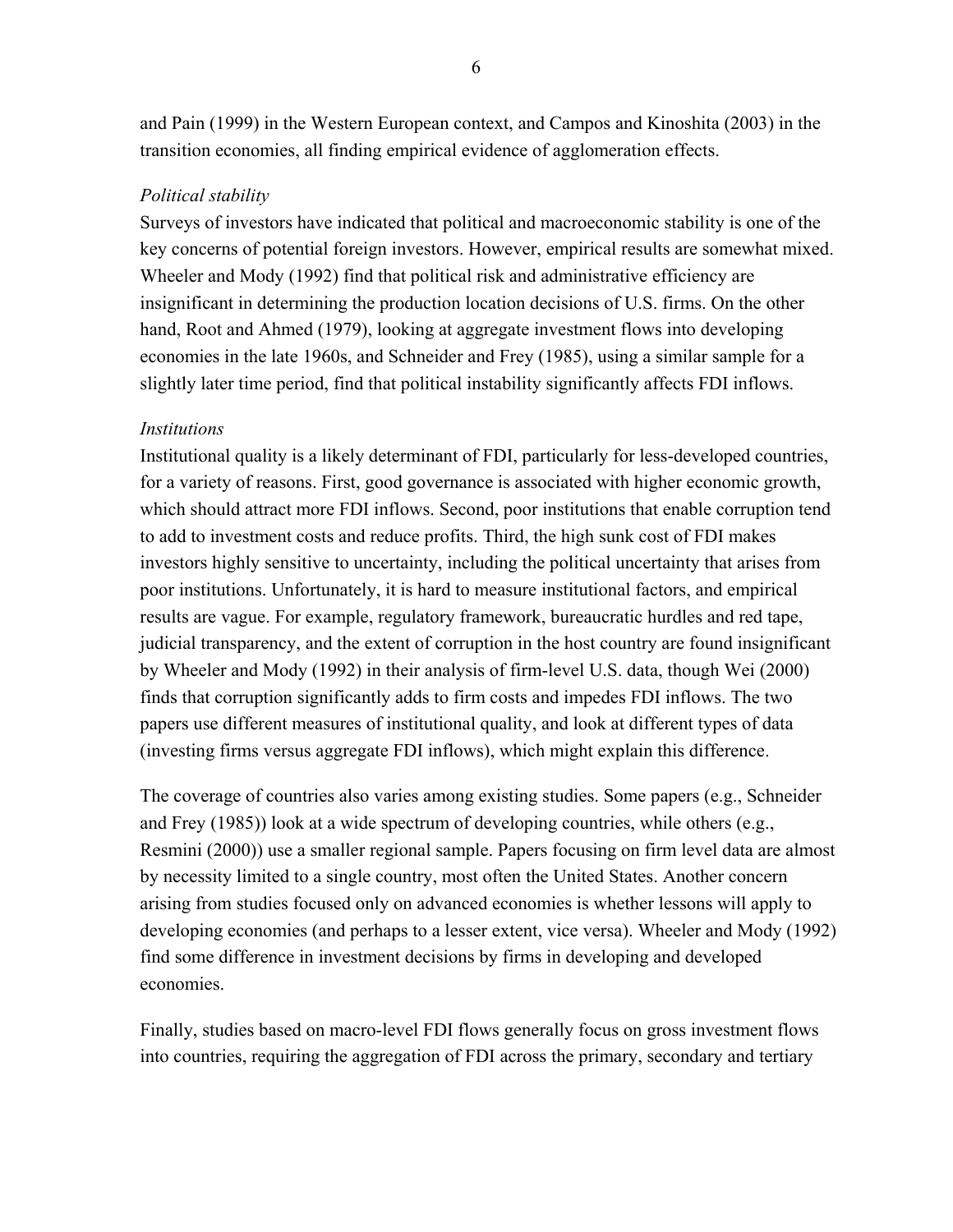sectors, when it is clear from firm-level analysis such as that in Wheeler and Mody (1992) that investment decisions across industries may have quite different determinants.

#### **III. DATA AND METHODOLOGY**

The data used below are annual FDI data with observations from 1985 to 2008 for 27 advanced and EM countries<sup>2</sup>, but most results focus on the last 10 years due to limits on data availability for institutional/qualitative variables. The analysis focuses on 26 middle- and high-income economies accounting for the vast majority of global FDI flows, particularly in the secondary and tertiary sectors, cutting a middle path between a deeper analysis of regional or advanced-economy only flows, and an extremely broad sample which could overweight FDI flows into relatively small and less diversified economies. Data on net FDI flows broken down into primary, secondary, and tertiary flows are from UNCTAD. While an ideal analysis would use investment-level data classified by industry and available across a wide variety of countries, such a dataset is not readily available, and using macro-level FDI data disaggregated into primary, secondary, and tertiary flows allows some distinctions to be drawn between the determinants of extractive industries, manufacturing, and services. Finally, institutional/qualitative indicators are mainly from the Global Investment Report produced by the World Economic Forum and the World Bank's development indicators.

The dependent variable in the specifications below is the inflow of FDI as a share of nominal GDP. A first pass of the data looks at which macroeconomic variables are associated with higher FDI flows, based on the channels laid out above. The variables include openness, the log level of the multilateral real exchange rate, trailing 3-year moving average inflation, the stock of FDI, real GDP growth and the log level of GDP per capita. GDP per capita and real GDP growth proxy for host countries' market size and growth potential, the stock of FDI stands for the degree of clustering, and inflation proxies for macroeconomic stability<sup>3</sup>. Openness is measured as the share of goods and services trade in GDP.

1

<sup>&</sup>lt;sup>2</sup> The countries included in the sample are Argentina, Australia, Brazil, Canada, China, Colombia, the Czech Republic, France, Germany, Hungary, India, Indonesia, Italy, Japan, Korea, Malaysia, Mexico, the Philippines, Poland, Russia, South Africa, Saudi Arabia, Spain, Thailand, Turkey, the United Kingdom, and the United States.

<sup>&</sup>lt;sup>3</sup> Including nominal GDP, either in USD or PPP terms, and in levels or logs, produced similar but less robust results to those using GDP per capita. These weaker results are perhaps not surprising, as the dependent variable is the ratio of FDI to nominal GDP: with the overall size of GDP already controlled for, income per capita is a clear measure of market scope.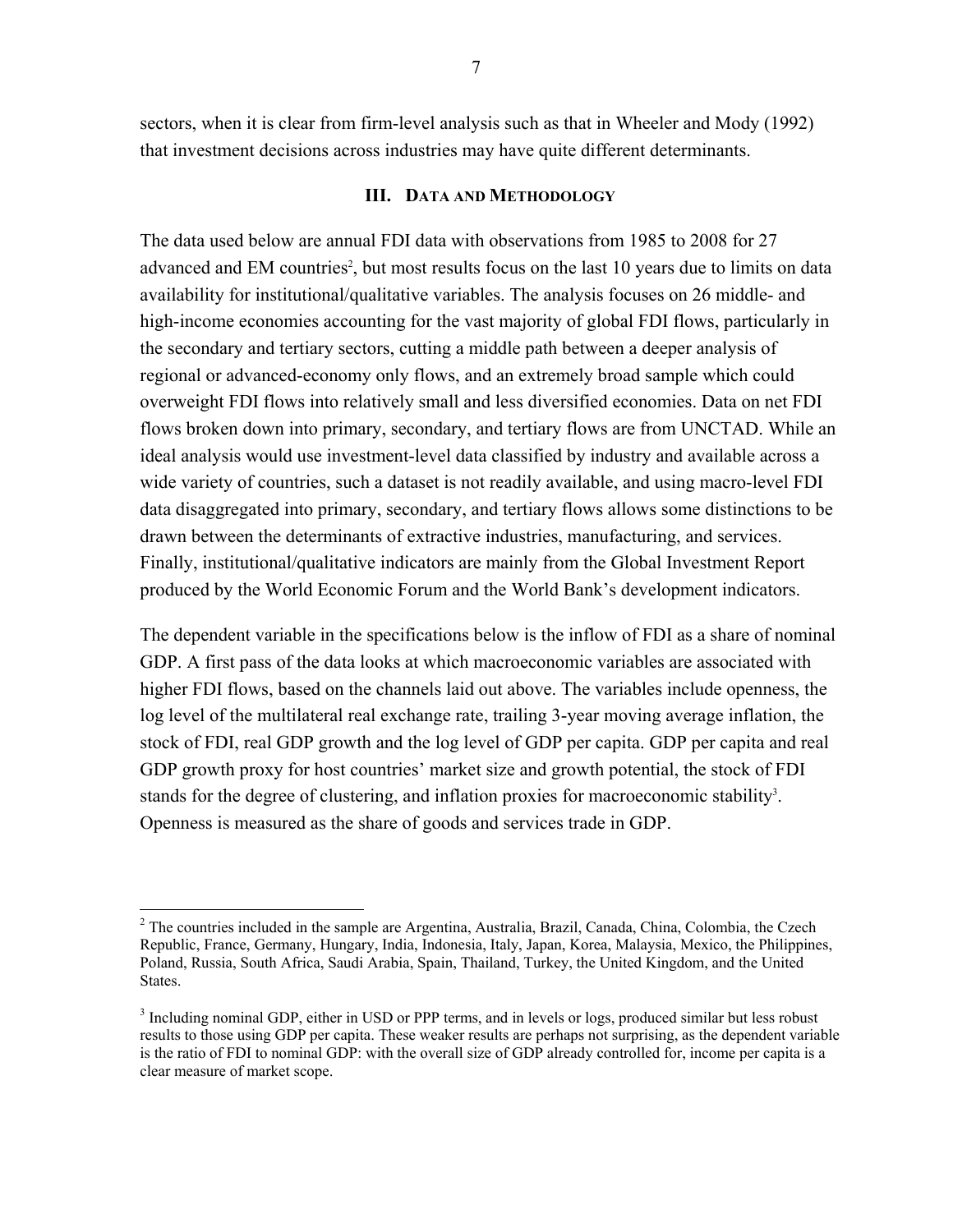The institutional and qualitative variables used include labor market flexibility, infrastructure quality, judicial independence, legal system efficiency, and financial depth. School enrollment at the primary, secondary and tertiary levels is also included. Labor market flexibility is measured by a hiring and firing cost index.

There is multicollinearity between these variables, at least in some cases, making specifications including a number of them somewhat difficult to interpret. Other practitioners have addressed this by establishing a baseline specification to control for important macroeconomic effects, and then adding each of the qualitative variables in turn, which is the approach used below.

Measuring the relationship between FDI flows and many of the macroeconomic variables listed above, especially GDP per capita and real GDP growth but conceivably also openness and the real effective exchange rate, raises some endogeneity concerns. To address these, the results below are estimated using Generalized Method of Moments (GMM) dynamic estimator based on the Arellano-Bond methodology.

The Arellano-Bond methodology specifies a dynamic model which allows for time-invariant country-specific effects. This seems plausible in the case of FDI, where variables outside the analysis, such as political regime and distance to home countries display little, if any, variation over the period of the analysis.

The equation estimated below is:

$$
y_{i,t} = \alpha + \lambda y_{i,t-1} + X_{i,t}'\beta + \mu_i + v_{i,t} (1)
$$

where y denotes FDI as a share of GDP, X is the vector of macroeconomic and institutional/qualitative variables, and µ represents the time-invariant country-specific effects.

Taking first difference of equation (1) eliminates the time-invariant country-specific effects, generating the following equation:

$$
y_{i,t} - y_{i,t-1} = \alpha + \lambda (y_{i,t-1} - y_{i,t-2}) + (X'_{i,t} - X'_{i,t-1})\beta + (y_{i,t} - y_{i,t-1})
$$
 (2)

To account for possible endogeneity between the explanatory variables  $X_i$ , and the dependent variable  $y_{i,t}$ , the equation is estimated using as instruments the lagged values of the left- and right-hand side variables in levels. These instruments are valid if the error term ν is not serially correlated. All specifications, in which the growth-related macroeconomic variables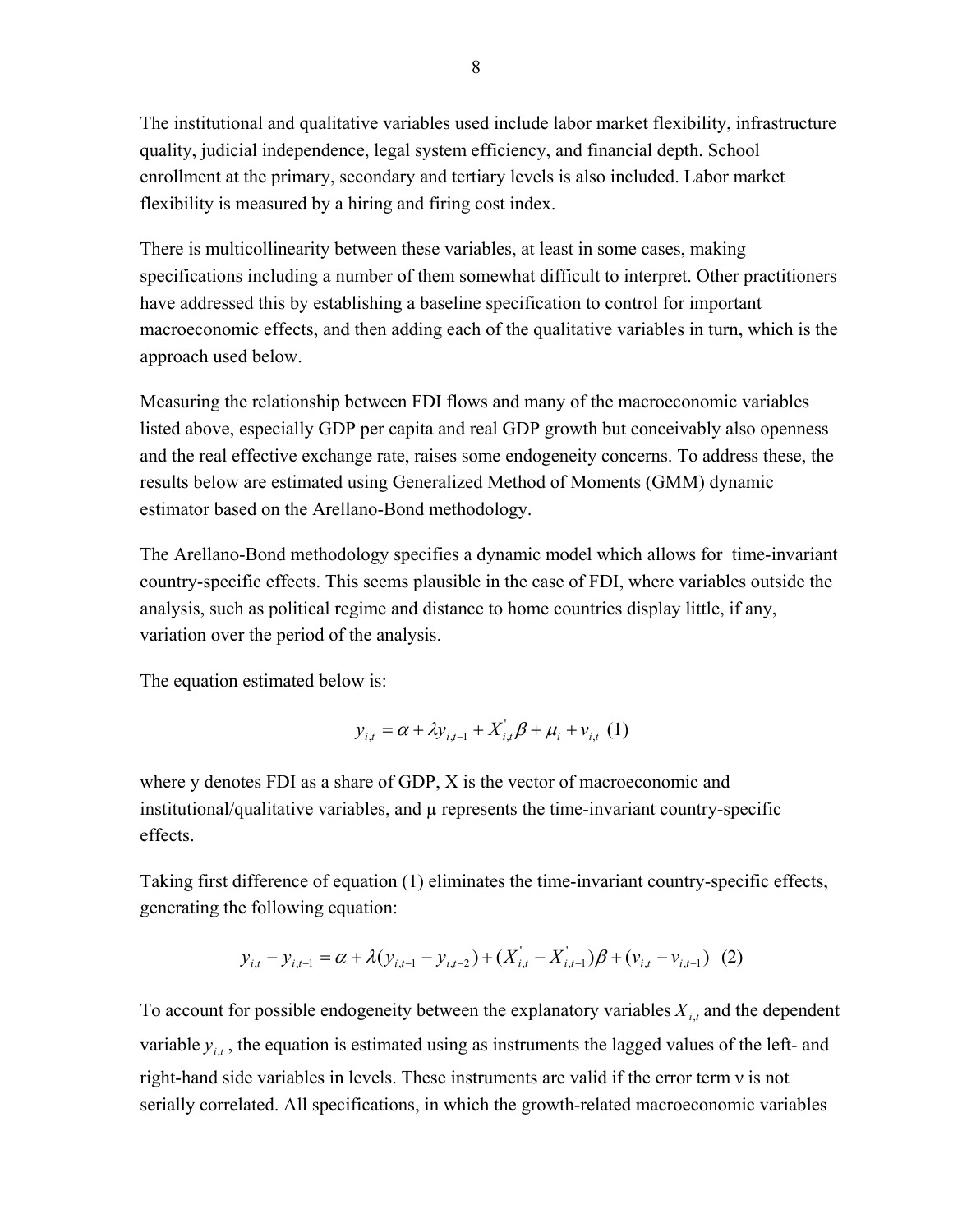but not the institutional variables are used as instruments, pass Sargan tests for overidentifying restrictions, providing evidence of validity of the choice of instruments.

There are some statistical shortcomings to a straightforward instrumental variables estimation of the above equation, namely that in a small sample with some persistent explanatory variables, lagged levels make weak instruments for the regression when run in differences. To address this weakness, Blundell and Bond (1988) developed the system GMM dynamic model, which combines the regression in first differences above with an estimation run in levels, using both lagged levels and lagged differences as instruments. The specific moment conditions estimated and a more thorough discussion of the methodology are in the appendix.

### **IV. RESULTS**

### **A. Macroeconomic Variables and FDI**

The baseline macroeconomic specification used across the regressions includes openness, GDP growth, average inflation over the three previous years, the logs of GDP per capita and the real effective exchange rate, and (to estimate clustering effects) the stock of FDI. Running the same specification with slightly different dependent variables did not alter the main result: similar conclusions can be drawn from regressions using the ratio of FDI to fixed capital formation or the moving average of the ratio of FDI to nominal GDP, or regressions using the log of FDI.

For total FDI flows, the results are not particularly strong (Table 1). The clustering effects noted in a variety of other studies are also visible here with the coefficient on FDI stock, and this result tends to hold up broadly in other cases. For openness and the exchange rate, which appear significant in a variety of other studies, the results are more puzzling. For the exchange rate, it may be that the measure used here, the IMF's real effective exchange rate, is different from the values used in other studies, which in many cases look at firms' decisions denominated in a single currency. The result for openness, which is generally measured as measured here, is more difficult to dismiss. It is possible that the reason for these poor results for macroeconomic variables is the aggregation of heterogeneous FDI inflows which have different, and at times opposing, determinants. This can be addressed by looking at sectoral flows.

The relationship between the macroeconomic variables here and primary sector FDI is minimal. This is not surprising, as investments in resource extraction have little connection to the broader macroeconomy. In most countries in the sample, mining and petroleum account for the largest share of primary sector FDI. With outputs priced in dollars rather than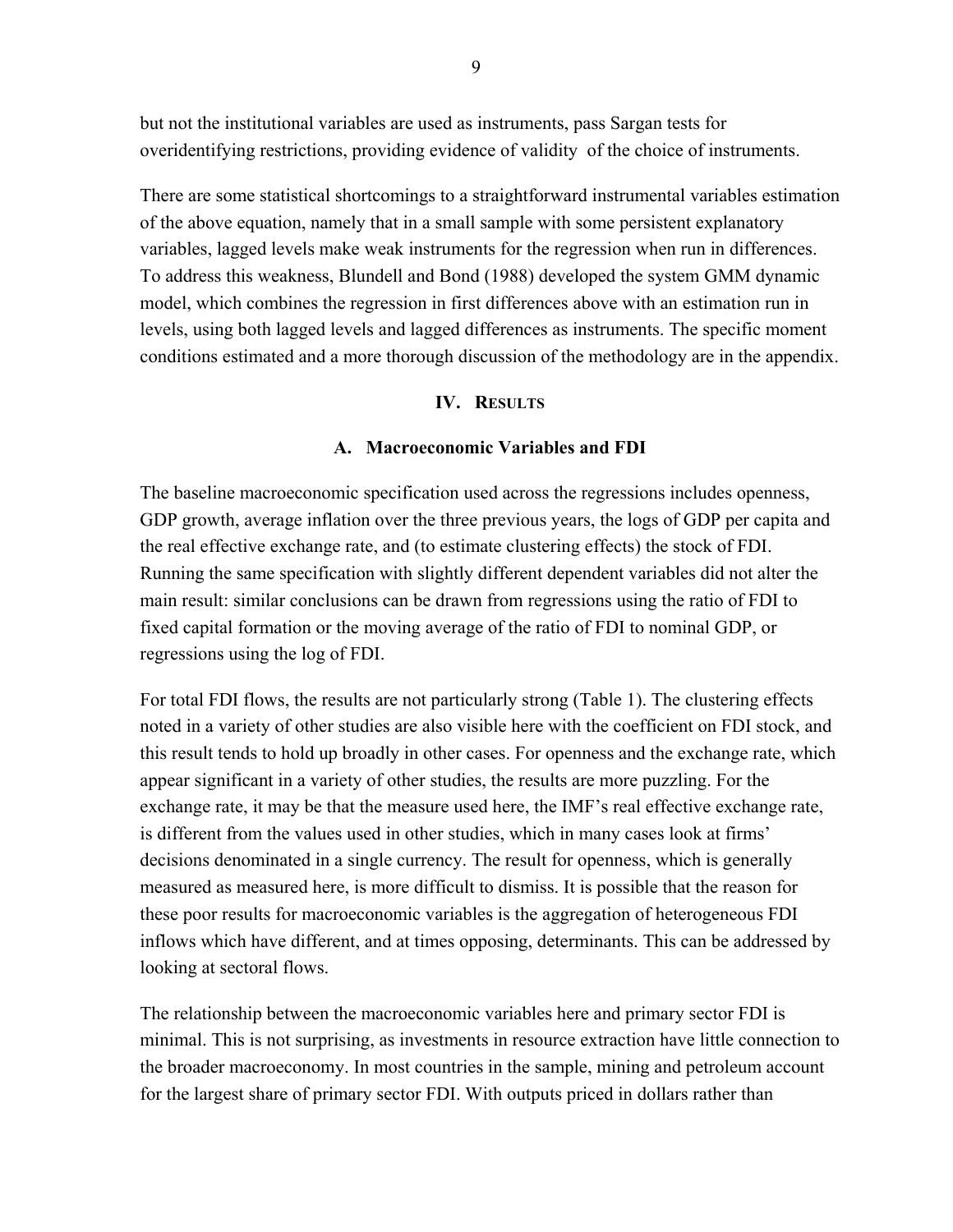domestic currency, and with relatively little domestic labor content or relation with domestic financial systems, macroeconomic considerations are secondary to the location of natural resources in determining where such investments will go. Naturally, at the margins these issues will matter: even primary sector investment fails in countries with no centralized political control or fundamental macroeconomic dislocation. But all the countries in this sample are well above that threshold, and it is therefore intuitive that additional macroeconomic improvements make little difference in attracting more primary sector FDI.

Secondary sector FDI, on the other hand, has more macroeconomic linkages. A more depreciated real effective exchange rate is good for manufacturing investment, and countries with higher GDP growth have (weakly) more manufacturing investment. However, richer countries appear to attract a lower share of FDI relative to GDP than poor countries. Since lower wage costs are an important motivator of manufacturing FDI, this is also an intuitive result. Finally, openness does not appear to be linked to secondary sector FDI, though given that some FDI is intended to supply domestic markets while other flows are aimed at export markets, this may not be surprising<sup>4</sup>.

Finally, FDI into the tertiary sector is also found to be linked to macroeconomic variables, but has a somewhat different set of determinants. While openness did not appear to matter for primary or secondary sector FDI, it is very important for FDI in services even when the real effective exchange rate is controlled for, with a positive and highly significant coefficient. Since most services FDI is likely to be horizontal (i.e., aimed at the market in which the investment is made) rather than vertical (i.e., intended for export), this is somewhat surprising, but the result is strong enough for this sector to appear when all three sectors are aggregated into total FDI. Since services flows have little to do with trade flows per se, it is not obvious why this should be the case. It is possible, however, that openness to trade is correlated with the type of economic liberalization that also generates a sound economic environment for the service sector.

 4 Dropping the real exchange rate does not affect this result.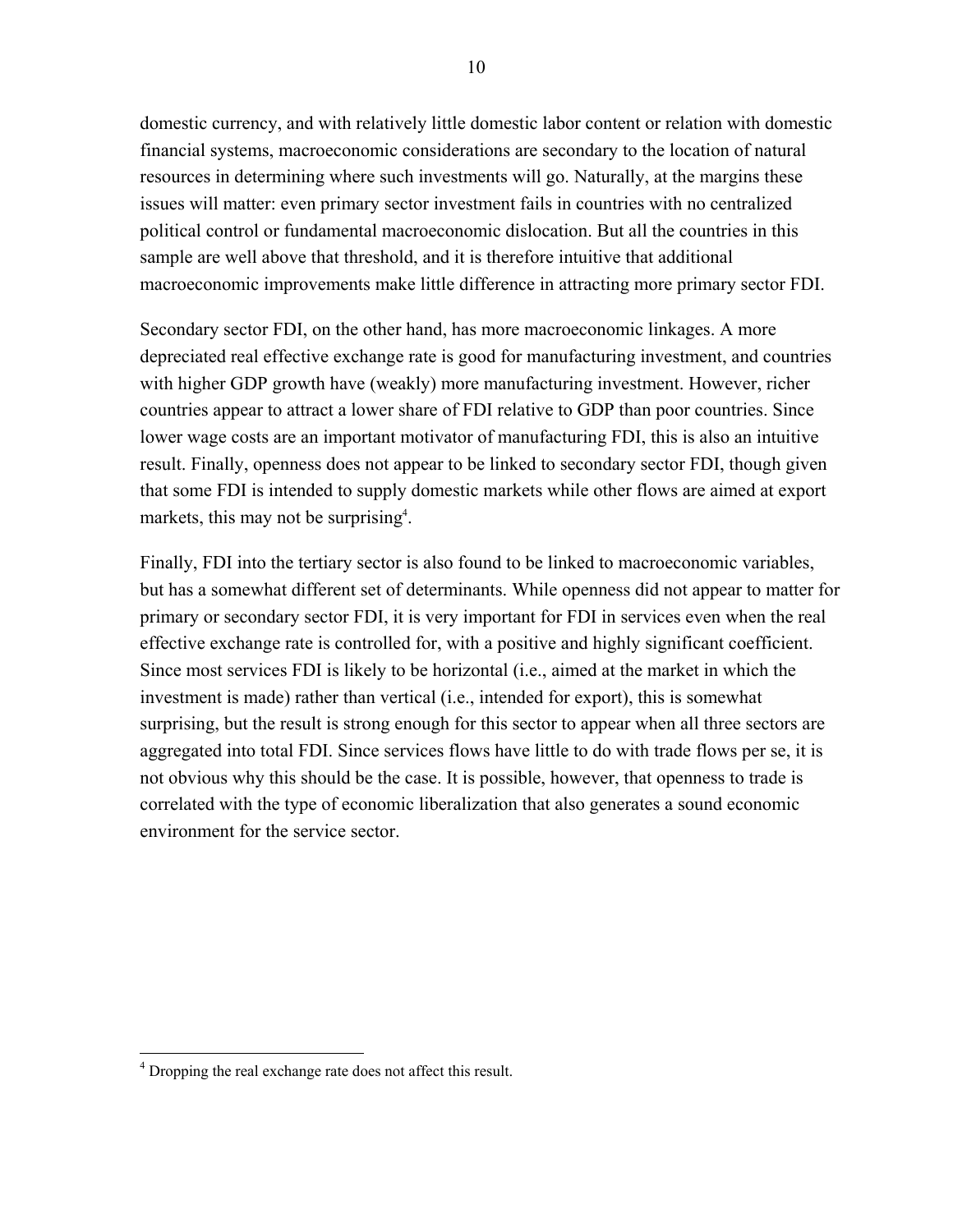|                         | 1                | $\mathcal{P}$      | 3             | 4                   |
|-------------------------|------------------|--------------------|---------------|---------------------|
| <b>VARIABLES</b>        | <b>Total FDI</b> | <b>Primary FDI</b> | Secondary FDI | <b>Tertiary FDI</b> |
|                         |                  |                    |               |                     |
| Openness                | 3.83             | $-2.54*$           | $3.35*$       | 48.25***            |
|                         | (4.137)          | (1.455)            | (1.724)       | (10.117)            |
| Log. Real Exchange Rate | $-0.75$          | $-0.06$            | $-0.96***$    | $3.89***$           |
|                         | (0.637)          | (0.227)            | (0.288)       | (1.271)             |
| Real GDP Growth         | 0.03             | 0.00               | $0.02*$       | $0.11***$           |
|                         | (0.033)          | (0.012)            | (0.014)       | (0.033)             |
| <b>FDI Stock</b>        | $3.36***$        | $0.83**$           | $2.24***$     | $3.89**$            |
|                         | (1.067)          | (0.348)            | (0.424)       | (1.696)             |
| Average Inflation       | 0.00             | $-0.00$            | $-0.00$       | $-0.00$             |
|                         | (0.002)          | (0.001)            | (0.001)       | (0.001)             |
| Log. GDP per capita     | 0.00             | $-0.00$            | $-0.12***$    | $-1.10**$           |
|                         | (0.100)          | (0.035)            | (0.043)       | (0.455)             |
|                         |                  |                    |               |                     |
| Observations            | 319              | 320                | 356           | 330                 |
| Sargan p-value          | 0.95             | 0.95               | 0.55          | 0.21                |

Table 1. FDI and Macroeconomic Variables

Standard errors in parentheses

\*\*\* p<0.01, \*\* p<0.05, \* p<0.1

The real exchange rate is also important for the tertiary sector. While secondary sector FDI appears to be drawn into countries with more depreciated real exchange rates, the opposite is true for tertiary FDI, which is at least weakly associated with more appreciated real exchange rates, with a coefficient larger than that of secondary FDI but of the opposite sign. The reasons for this difference are not obvious, but it could be that manufacturing investment is attracted by the lower wages associated with the weaker real exchange rate, while investment in services is more attractive in markets with higher relative wages and profits. And finally, the stock of FDI in all three sectors has the same effect: the clustering effects discussed above would appear to be the only determinant that shows an important linkage to each of these different FDI flows.

A surprising result across all three sectors is that inflation, which previous studies have found has some impact on FDI, does not appear to have a strong effect in any sector, at least once the real effective exchange rate is controlled for. The measure used here is the average CPI inflation over the past three years, but other measures, such as longer and shorter horizons, or deviation from average inflation, also had little relationship with FDI flows in any sector. It is possible that this is due to the current sample being biased toward relatively stable emerging markets and advanced economies, but given that many of the emerging markets in this sample have higher rates of inflation than the advanced economies, this would imply that the benefit in reducing inflation from moderate to low levels is minimal in the highly specific terms of attracting additional FDI.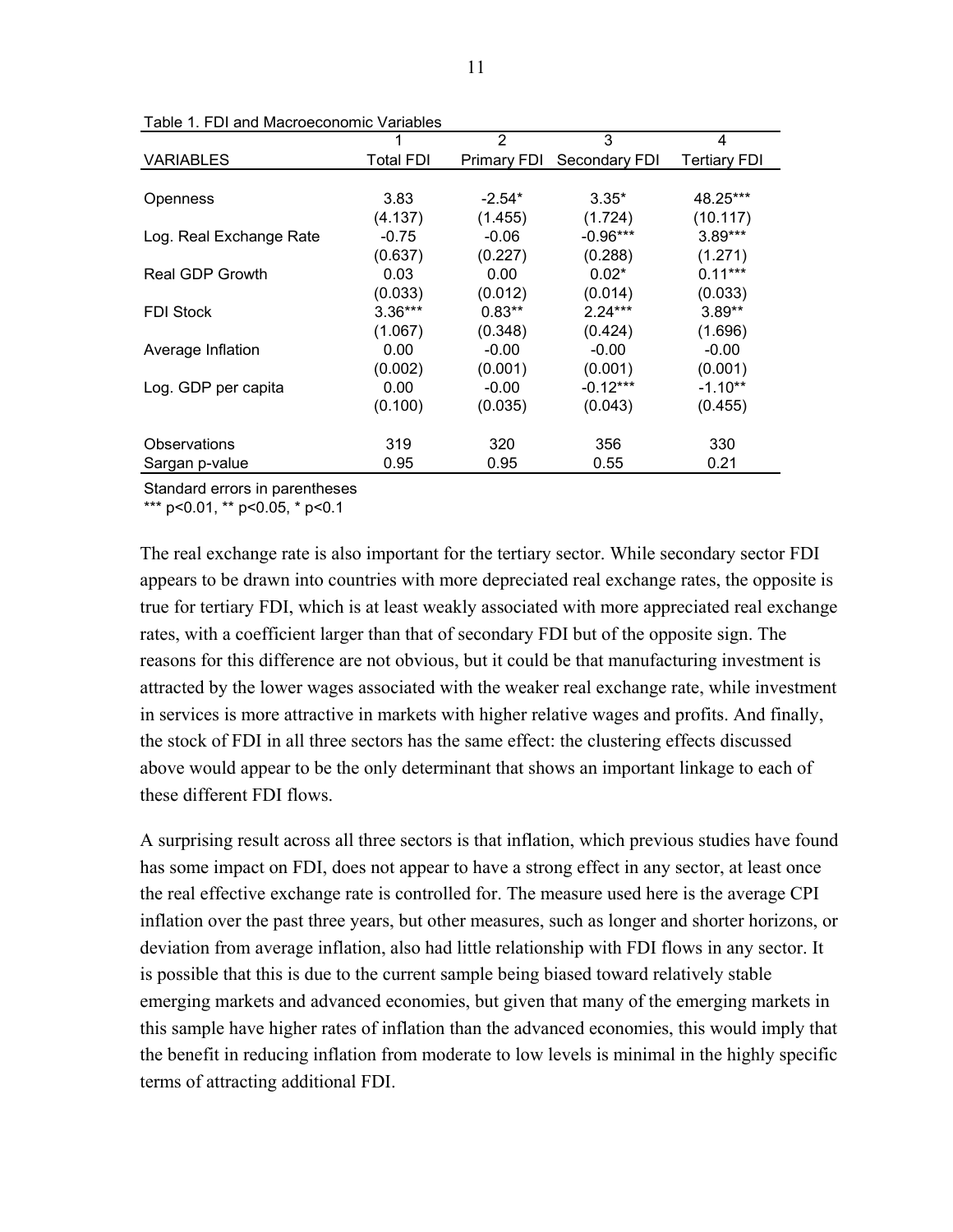The salient point is that determinants of FDI flows differ strongly across sectors. While a depreciated currency is associated with more manufacturing FDI, a stronger one is associated with more services investment. Openness is important for services, while GDP per capita is a more important driver of manufacturing. Finally, no macroeconomic variables appear to be strongly tied to primary sector FDI at all.

#### **B. Qualitative Variables**

The next set of regressions includes each of the qualitative variables successively in the specification while controlling for macroeconomic variables specified above.

The qualitative variables included in this set of regressions represent a wide range of institutional and development factors that might be expected to affect the willingness of investors to locate foreign investment in the target country. The variables included are a measure of labor flexibility (based on hiring and firing costs), infrastructure quality, financial depth, judicial independence, legal system efficiency, and enrollment rates for primary, secondary, and tertiary education.

|                              |         | $\overline{2}$ | 3         | 4          | 5                         | 6             |                 | 8            |
|------------------------------|---------|----------------|-----------|------------|---------------------------|---------------|-----------------|--------------|
| Dependent Variable           |         |                |           |            | Total FDI as share of GDP |               |                 |              |
| <b>Explanatory Variables</b> | Labor   | Judicial       | Legal     | Fin. Depth | Infrastructure            | Prim. Enroll. | Second, Enroll, | Tert. Enroll |
|                              |         |                |           |            |                           |               |                 |              |
| Openness                     | $-0.21$ | $-2.49$        | $-5.46$   | 2.89       | 0.96                      | 3.65          | 1.31            | 1.19         |
|                              | (4.293) | (5.539)        | (7.194)   | (3.883)    | (4.702)                   | (5.956)       | (5.767)         | (5.329)      |
| <b>REER</b>                  | $-0.34$ | $-0.11$        | 0.33      | $-0.95$    | $-0.49$                   | $-0.76$       | $-1.00$         | $-0.41$      |
|                              | (0.731) | (0.975)        | (0.974)   | (0.608)    | (0.785)                   | (0.861)       | (0.925)         | (0.918)      |
| GDP growth                   | $-0.01$ | 0.02           | 0.09      | 0.02       | $-0.01$                   | 0.03          | 0.04            | 0.03         |
|                              | (0.038) | (0.055)        | (0.069)   | (0.032)    | (0.041)                   | (0.043)       | (0.048)         | (0.048)      |
| <b>FDI Stock</b>             | 4.61*** | $5.02***$      | $7.51***$ | 4.49***    | 4.19***                   | 4.54***       | $5.01***$       | 5.08***      |
|                              | (1.175) | (1.504)        | (1.714)   | (1.044)    | (1.229)                   | (1.361)       | (1.556)         | (1.477)      |
| Avg. Inflation               | 0.00    | $-0.01$        | $-0.03$   | $-0.00$    | 0.00                      | $-0.00$       | $-0.00$         | $-0.01$      |
|                              | (0.003) | (0.020)        | (0.025)   | (0.002)    | (0.003)                   | (0.019)       | (0.025)         | (0.023)      |
| Qualitative Var.             | 0.12    | 0.19           | 0.05      | 0.12       | 0.03                      | 0.01          | $-0.01$         | $-0.03***$   |
|                              | (0.131) | (0.155)        | (0.191)   | (0.172)    | (0.146)                   | (0.018)       | (0.010)         | (0.010)      |
| Constant                     | 2.69    | 1.89           | $-0.62$   | 4.62       | 3.50                      | 1.54          | 4.92            | 0.78         |
|                              | (3.343) | (4.242)        | (4.015)   | (2.837)    | (3.549)                   | (5.187)       | (4.130)         | (4.158)      |
| Sargan p-value               | 0.59    | 0.566          | 0.628     | 0.576      | 0.612                     | 0.765         | 0.946           | 0.759        |
| Observations                 | 253     | 189            | 129       | 296        | 242                       | 209           | 211             | 180          |

Table 2. Total FDI and Institutions

Standard errors in parentheses

\*\*\* p<0.01, \*\* p<0.05, \* p<0.1

Results for FDI in the primary sector (as well as for total FDI as a comparator) are shown in Tables 2 and 3. With the exception of a counter-intuitively negative finding for tertiary enrollment, none of the developmental or institutional variables appear to have any influence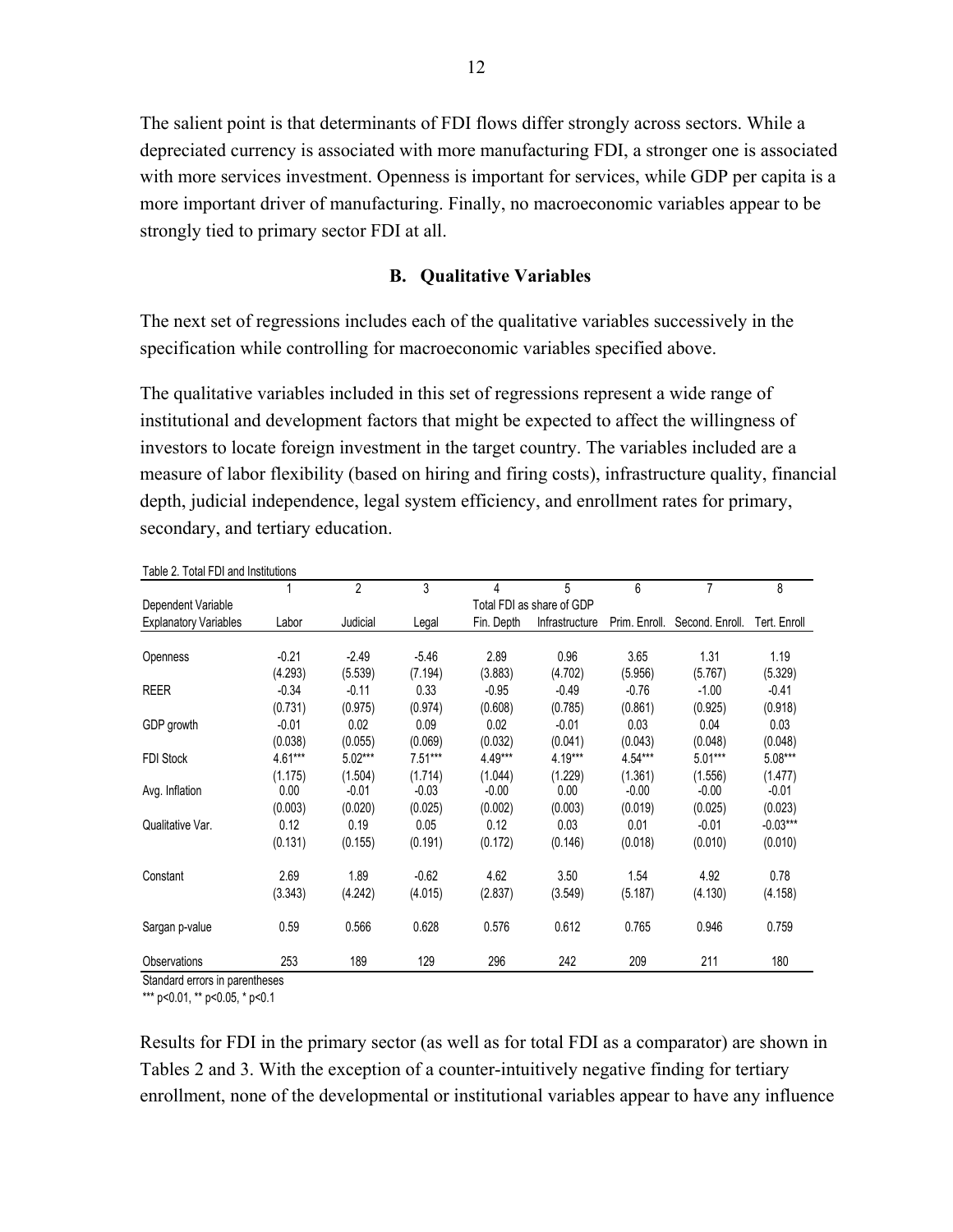either on total FDI flows or on inflows into the primary sector. As with the macroeconomic specification, however, the stock of total FDI does appear to be associated with higher flows of FDI. As above, the results for the primary sector are intuitive, as enclave investments with little contact with the broader economy would not be expected to be affected by the development of the financial system or the degree of school enrollment in the population of the host country.

| <b>I QUIC J. I TIITIQI Y I DI QITU IIIJULULUIJI</b> J |          | $\overline{c}$ | 3       | 4          | 5                             | 6             | $\overline{7}$ | 8            |
|-------------------------------------------------------|----------|----------------|---------|------------|-------------------------------|---------------|----------------|--------------|
| Dependent Variable                                    |          |                |         |            | Primary FDI as a share of GDP |               |                |              |
| <b>Explanatory Variables</b>                          | Labor    | Judicial       | Legal   | Fin. Depth | Infrastructure                | Prim. Enroll. | Second Enroll. | Tert. Enroll |
|                                                       |          |                |         |            |                               |               |                |              |
| Openness                                              | $-2.37$  | $-2.13$        | $-2.81$ | $-2.15$    | $-2.15$                       | $-2.68$       | $-2.96$        | $-2.96$      |
|                                                       | (1.561)  | (1.881)        | (2.559) | (1.429)    | (1.717)                       | (2.311)       | (2.027)        | (2.015)      |
| <b>REER</b>                                           | 0.08     | 0.20           | 0.22    | $-0.01$    | 0.01                          | $-0.03$       | $-0.02$        | $-0.11$      |
|                                                       | (0.269)  | (0.337)        | (0.362) | (0.225)    | (0.288)                       | (0.339)       | (0.330)        | (0.352)      |
| GDP growth                                            | $-0.02*$ | $-0.03*$       | $-0.02$ | $-0.02$    | $-0.02$                       | $-0.02$       | $-0.02$        | $-0.03$      |
|                                                       | (0.014)  | (0.019)        | (0.026) | (0.012)    | (0.015)                       | (0.017)       | (0.017)        | (0.019)      |
| <b>FDI Stock</b>                                      | $0.74*$  | 0.51           | 0.38    | $0.85**$   | $0.69*$                       | $0.91*$       | $0.94*$        | 0.78         |
|                                                       | (0.390)  | (0.484)        | (0.569) | (0.348)    | (0.412)                       | (0.499)       | (0.500)        | (0.508)      |
| Avg. Inflation                                        | $-0.00$  | $-0.00$        | $-0.00$ | $-0.00$    | $-0.00$                       | $-0.00$       | $-0.01$        | $-0.01$      |
|                                                       | (0.001)  | (0.007)        | (0.009) | (0.001)    | (0.001)                       | (0.007)       | (0.009)        | (0.009)      |
| GDP per capita                                        | $-0.02$  | $-0.02$        | $-0.03$ | $-0.01$    | $-0.03$                       | $-0.05$       | $-0.02$        | $-0.06$      |
|                                                       | (0.041)  | (0.065)        | (0.084) | (0.035)    | (0.069)                       | (0.070)       | (0.065)        | (0.079)      |
| Qualitative Var.                                      | 0.07     | $-0.03$        | 0.01    | 0.05       | 0.01                          | $-0.00$       | $-0.00$        | $-0.00$      |
|                                                       | (0.049)  | (0.054)        | (0.073) | (0.064)    | (0.053)                       | (0.007)       | (0.003)        | (0.004)      |
| Sargan p-value                                        | 0.544    | 0.046          | 0.635   | 0.536      | 0.551                         | 0.938         | 0.897          | 0.831        |
| <b>Observations</b>                                   | 254      | 190            | 130     | 297        | 243                           | 210           | 212            | 181          |

Table 3. Primary FDI and Institutions

Standard errors in parentheses

\*\*\* p<0.01, \*\* p<0.05, \* p<0.1

The results are different for the secondary sector (Table 4). While most of the qualitative variables are not significant, two do stand out: labor market flexibility and financial depth. In both cases, the signs are as expected: economies with deeper financial systems and with more labor market flexibility have higher levels of FDI. As this specification controls for (log) GDP per capita, it is important to note that the coefficient on that variable is also significant, and negative. That is, higher levels of income are associated with lower average secondary sector FDI flows, as might be expected if higher levels of income are correlated with higher unit labor costs. At a given level of per capita income, a more flexible labor market and greater financial depth lead to more FDI in manufacturing.

It is interesting to note that other variables that would appear to be important in firms' investment decisions do not appear significant in determining FDI flows. School enrollment, the legal system, and most crucially, infrastructure quality appear to have little effect on FDI flows. The enrollment result is perhaps surprising, as Borensztein, de Gregorio and Lee (1995) find that FDI has its strongest effect on growth in countries with human capital above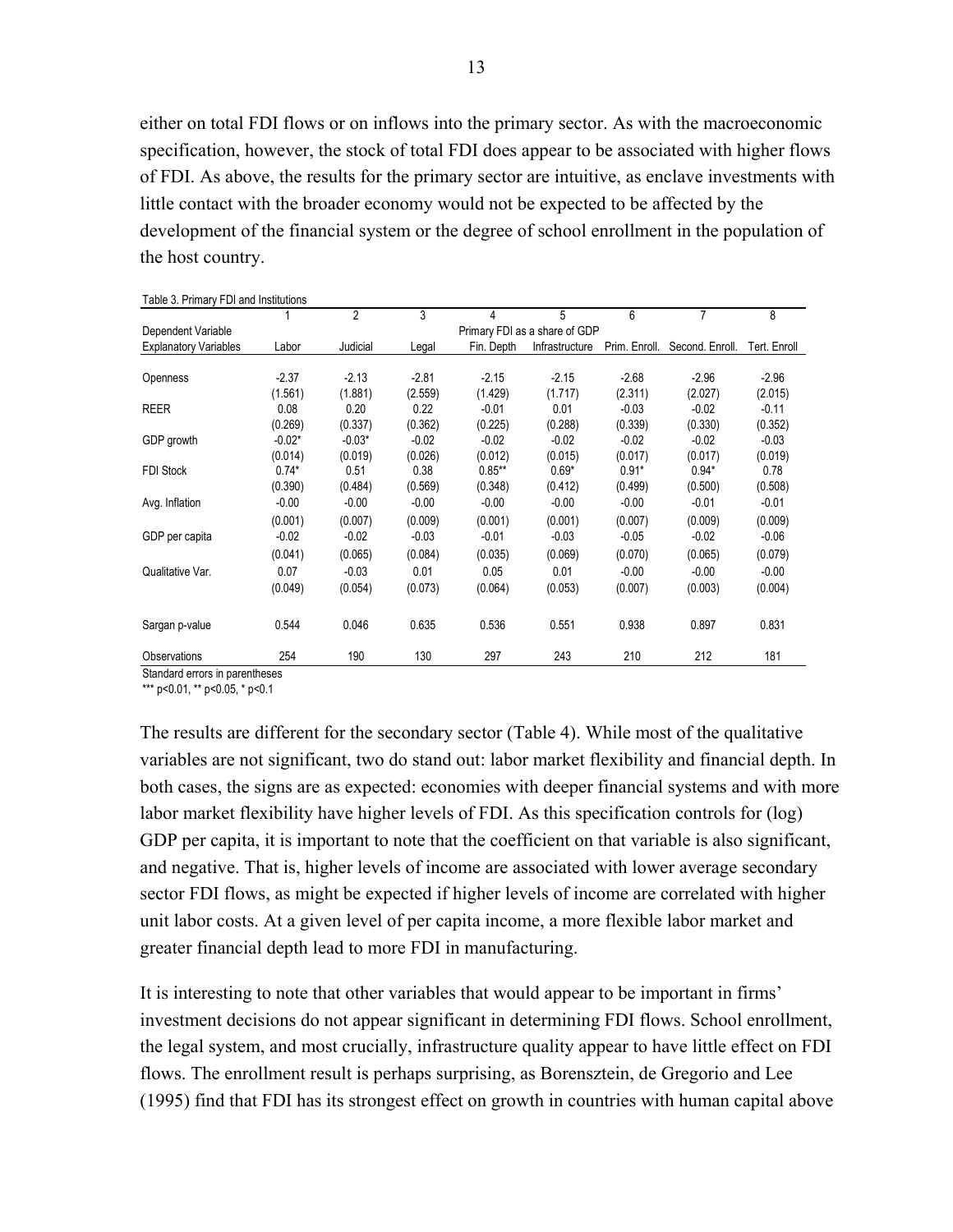a certain level. While it may be that the effect of FDI in growth simply has different determinants from FDI flows themselves, it may also be the case that the sample here, including many developed economies as well as emerging markets with relatively high levels of human capital, shows less variation in human capital and thus less of an impact on FDI flows.

|            |                                | 3        | 4          | 5              | 6             |                                 | 8            |
|------------|--------------------------------|----------|------------|----------------|---------------|---------------------------------|--------------|
|            |                                |          |            |                |               |                                 |              |
| Labor      | Judicial                       | Legal    | Fin. Depth | Infrastructure | Prim. Enroll. | Second. Enroll.                 | Tert. Enroll |
|            |                                |          |            |                |               |                                 |              |
| 1.70       | 1.54                           | 0.12     | 1.77       | 2.85           | 3.95          | 1.91                            | 2.03         |
| (1.950)    | (2.500)                        | (3.743)  | (1.701)    | (2.169)        | (2.597)       | (2.537)                         | (2.518)      |
| $-0.73**$  | $-0.68$                        | $-0.55$  | $-0.98***$ | $-0.86**$      | $-0.80*$      | $-0.89**$                       | $-0.69$      |
| (0.345)    | (0.468)                        | (0.556)  | (0.285)    | (0.377)        | (0.430)       | (0.443)                         | (0.462)      |
| 0.01       | 0.04                           | 0.06     | 0.02       | 0.02           | 0.02          | 0.03                            | 0.03         |
| (0.018)    | (0.025)                        | (0.040)  | (0.014)    | (0.019)        | (0.020)       | (0.022)                         | (0.023)      |
| $2.18***$  | $2.44***$                      | 2.91***  | $2.36***$  | $2.07***$      | $2.06***$     | $2.57***$                       | 2.48***      |
| (0.511)    | (0.675)                        | (0.867)  | (0.435)    | (0.550)        | (0.623)       | (0.669)                         | (0.663)      |
| $-0.00$    | $-0.01$                        | $-0.02*$ | $-0.00$    | $-0.00$        | $-0.00$       | $-0.00$                         | $-0.01$      |
| (0.001)    | (0.006)                        | (0.012)  | (0.001)    | (0.001)        | (0.007)       | (0.009)                         | (0.006)      |
| $-0.15***$ | $-0.12$                        | $-0.12$  | $-0.12***$ | $-0.10$        | $-0.08$       | $-0.08$                         | $-0.04$      |
| (0.050)    | (0.078)                        | (0.118)  | (0.041)    | (0.083)        | (0.069)       | (0.081)                         | (0.093)      |
| $0.14**$   | $-0.06$                        | $-0.14$  | $0.25***$  | $-0.01$        | 0.01          | $-0.00$                         | $-0.01*$     |
| (0.061)    | (0.069)                        | (0.109)  | (0.081)    | (0.069)        | (0.008)       | (0.004)                         | (0.005)      |
| 0.714      | 0.696                          | 0.667    | 0.671      | 0.758          | 0.928         | 0.942                           | 0.858        |
| 271        | 201                            | 134      | 333        | 260            | 224           | 225                             | 200          |
|            | Standard orrors in naronthonog |          |            |                |               | Secondary FDI as a share of GDP |              |

Table 4. Secondary FDI and Institutions

hdard errors in parentheses

\*\*\* p<0.01, \*\* p<0.05, \* p<0.1

For tertiary FDI, a different subset of qualitative variables is significant, with judicial independence and infrastructure quality having significant and expected signs (Table 5). As with secondary FDI, factors associated with more developed economies, in this case a more independent judiciary and improved infrastructure, lead to higher FDI, even controlling for the level of GDP per capita. In fact, GDP per capita is generally significant and negative, at least in those specifications with significant qualitative variables, implying that while richer economies tend to get less FDI relative to GDP, those richer economies with better infrastructure or more independent judiciaries tend to get more, once income is controlled for.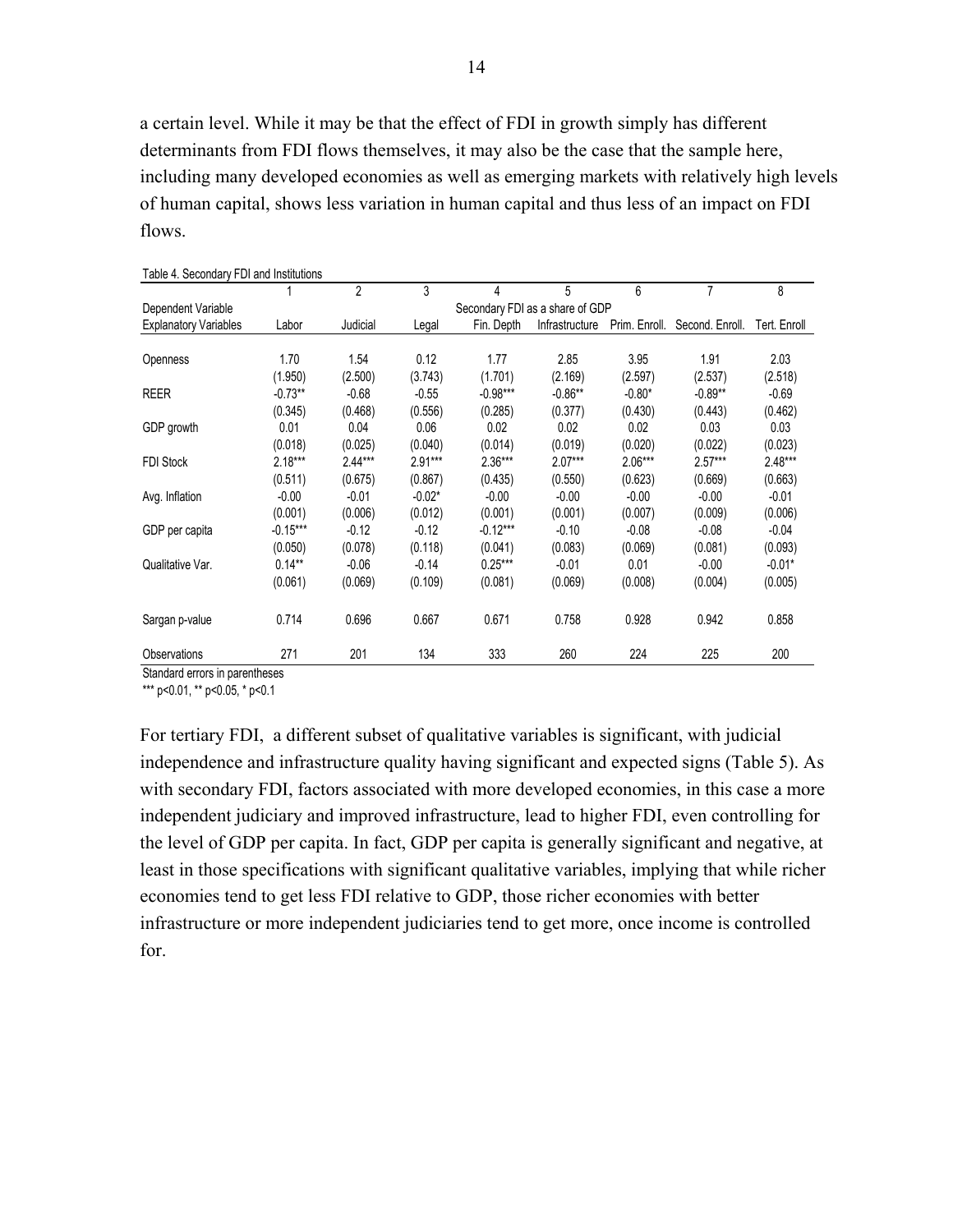|                              |            | $\overline{2}$ | 3        | 4          | 5                             | 6             | 7               | 8            |
|------------------------------|------------|----------------|----------|------------|-------------------------------|---------------|-----------------|--------------|
| Dependent Variable           |            |                |          |            | Tertiay FDI as a share of GDP |               |                 |              |
| <b>Explanatory Variables</b> | Labor      | Judicial       | Legal    | Fin. Depth | Infrastructure                | Prim. Enroll. | Second, Enroll, | Tert. Enroll |
|                              |            |                |          |            |                               |               |                 |              |
| Openness                     | 39.26***   | 34.93**        | 70.47*** | $17.51***$ | 39.83***                      | 35.84***      | 41.69***        | 39.49***     |
|                              | (9.703)    | (15.046)       | (19.656) | (6.453)    | (11.548)                      | (12.912)      | (15.301)        | (13.374)     |
| <b>REER</b>                  | $4.64***$  | $3.63**$       | 2.91     | $1.83**$   | $5.22***$                     | $4.22**$      | $4.57**$        | $2.23*$      |
|                              | (1.097)    | (1.710)        | (2.224)  | (0.744)    | (1.201)                       | (1.638)       | (1.873)         | (1.344)      |
| GDP growth                   | $0.08**$   | 0.06           | $0.12*$  | 0.03       | $0.09**$                      | $0.08**$      | $0.09*$         | 0.05         |
|                              | (0.030)    | (0.047)        | (0.061)  | (0.023)    | (0.034)                       | (0.037)       | (0.046)         | (0.040)      |
| <b>FDI Stock</b>             | $2.53*$    | $-0.77$        | 4.48     | $3.18***$  | 1.56                          | 1.68          | 0.62            | $-0.60$      |
|                              | (1.447)    | (2.493)        | (3.493)  | (1.173)    | (1.610)                       | (2.381)       | (2.627)         | (2.313)      |
| Avg. Inflation               | $-0.00$    | $-0.02$        | $-0.04$  | 0.00       | $-0.00$                       | $-0.02$       | $-0.03$         | $-0.02$      |
|                              | (0.002)    | (0.017)        | (0.024)  | (0.001)    | (0.002)                       | (0.016)       | (0.022)         | (0.014)      |
| GDP per capita               | $-1.40***$ | $-1.06$        | $-1.51*$ | $-0.21$    | $-1.53***$                    | $-1.51*$      | $-1.73*$        | $-0.23$      |
|                              | (0.477)    | (0.703)        | (0.872)  | (0.322)    | (0.501)                       | (0.775)       | (0.887)         | (0.669)      |
| Qualitative Var.             | $-0.23$    | $0.62**$       | 0.46     | 0.02       | $0.45***$                     | 0.03          | $-0.03$         | $-0.02$      |
|                              | (0.190)    | (0.292)        | (0.409)  | (0.568)    | (0.228)                       | (0.029)       | (0.028)         | (0.028)      |
| Sargan p-value               | 0.202      | 0.22           | 0.008    | 0.037      | 0.341                         | 0.166         | 0.075           | 0.089        |
| Observations                 | 246        | 176            | 110      | 307        | 234                           | 165           | 166             | 163          |

Table 5. Tertiary FDI and Institutions

Standard errors in parentheses

\*\*\* p<0.01, \*\* p<0.05, \* p<0.1

One puzzling result relates to school enrollment. Both secondary and tertiary enrollment indices are marginally associated with slightly lower levels of FDI in services. This is counterintuitive, but it could be that current levels of enrollment do not reflect the level of skills attainment in the economy, or that enrollment in tertiary education in particular is too broad a criterion, and does not reflect the level of specific skills that workers would need to have to encourage more foreign investment in services.

# **C. Developed versus Developing Economies**

The next set of regressions looks at whether the results laid out above are affected by distinguishing between developed and developing economies.

The regressions in this section make this distinction by multiplying a dummy variable for advanced economies by the macroeconomic variables used in the specifications above, and including this along with the macro variables. That is, the coefficient on the macroeconomic variable represents the effect of the variable on emerging markets, but the effect on developed economies is the sum of that coefficient and the coefficient on the interaction term (Table 6).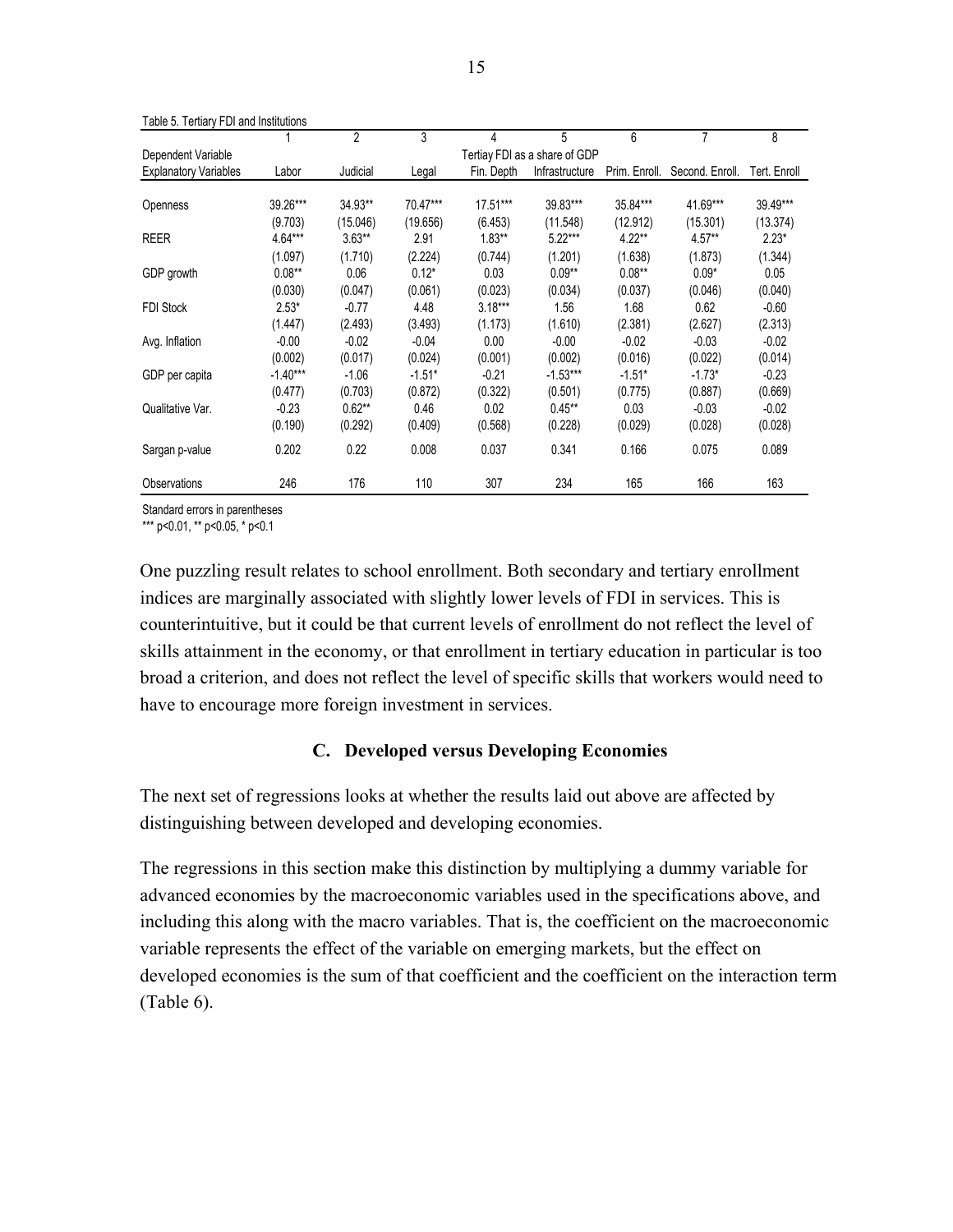|                   | 1                | $\mathcal{P}$                         | 3             | 4                   |
|-------------------|------------------|---------------------------------------|---------------|---------------------|
| <b>VARIABLES</b>  | <b>Total FDI</b> | Primary FDI                           | Secondary FDI | <b>Tertiary FDI</b> |
| Openness          | 0.94             | $-2.64*$                              | 1.74          | 13.55*              |
|                   | (4.051)          | (1.458)                               | (1.804)       | (7.377)             |
| <b>REER</b>       | $-1.47**$        | 0.05                                  | $-1.29***$    | $1.88*$             |
|                   | (0.646)          | (0.232)                               | (0.307)       | (0.981)             |
| <b>GDP Growth</b> | $-0.01$          | $-0.02*$                              | 0.02          | 0.01                |
|                   | (0.032)          | (0.012)                               | (0.014)       | (0.025)             |
| <b>FDI Stock</b>  | $4.13***$        | 0.53                                  | $2.56***$     | 1.50                |
|                   | (1.182)          | (0.390)                               | (0.505)       | (1.447)             |
| Avg. Inflation    | $-0.00$          | $-0.00$                               | $-0.00$       | $-0.00$             |
|                   | (0.001)          | (0.001)                               | (0.001)       | (0.001)             |
| GDP per capita    | 0.22             | 0.01                                  | $-0.02$       | 0.08                |
|                   | (0.145)          | (0.053)                               | (0.060)       | (0.299)             |
|                   |                  |                                       |               |                     |
|                   |                  | multiplied by developed country dummy |               |                     |
|                   |                  |                                       |               |                     |
| Openness          | 12.16            | $10.20**$                             | $-3.86$       | 22.54               |
|                   | (11.953)         | (4.426)                               | (5.667)       | (18.600)            |
| <b>REER</b>       | $-0.57$          | $-0.55$                               | 0.06          | $6.37**$            |
|                   | (1.067)          | (0.395)                               | (0.508)       | (2.790)             |
| <b>GDP Growth</b> | 0.15             | 0.03                                  | $-0.01$       | 0.03                |
|                   | (0.099)          | (0.036)                               | (0.040)       | (0.059)             |
| <b>FDI Stock</b>  | 0.41             | 0.55                                  | $-0.69$       | $6.96**$            |
|                   | (1.757)          | (0.650)                               | (0.806)       | (2.696)             |
| Avg. Inflation    | $-0.13$          | 0.01                                  | 0.01          | $-0.20**$           |
|                   | (0.119)          | (0.044)                               | (0.057)       | (0.096)             |
| GDP per capita    | 0.11             | 0.17                                  | $-0.03$       | $-2.27***$          |
|                   | (0.447)          | (0.165)                               | (0.213)       | (0.732)             |
| Constant          | $5.79*$          | 0.00                                  | $6.28***$     |                     |
|                   | (3.010)          | (1.083)                               | (1.445)       |                     |
| Sagan p-value     | 0.448            | 0.399                                 | 0.594         | 0.048               |
| Observations      | 319              | 320                                   | 355           | 329                 |

Table 6. FDI and Macroeconomic Variables-By Level of Development

Standard errors in parentheses

\*\*\* p<0.01, \*\* p<0.05, \* p<0.1

For primary sector FDI, the evidence remains that macroeconomic variables have little impact on flows. The openness coefficient is significantly stronger for developed economies than developing economies; however, this may be due to the fact that in this sample, the developed economies with the highest levels of inward primary sector FDI are countries such as Canada and Australia. These relatively small developed economies have fewer large corporations in extractive industries than countries like the United States and UK, with less primary sector FDI (at least as a share of GDP); thus their trade openness and their willingness to allow foreign companies to invest in domestic extractive industries probably stem from the same source, rather than being causally linked.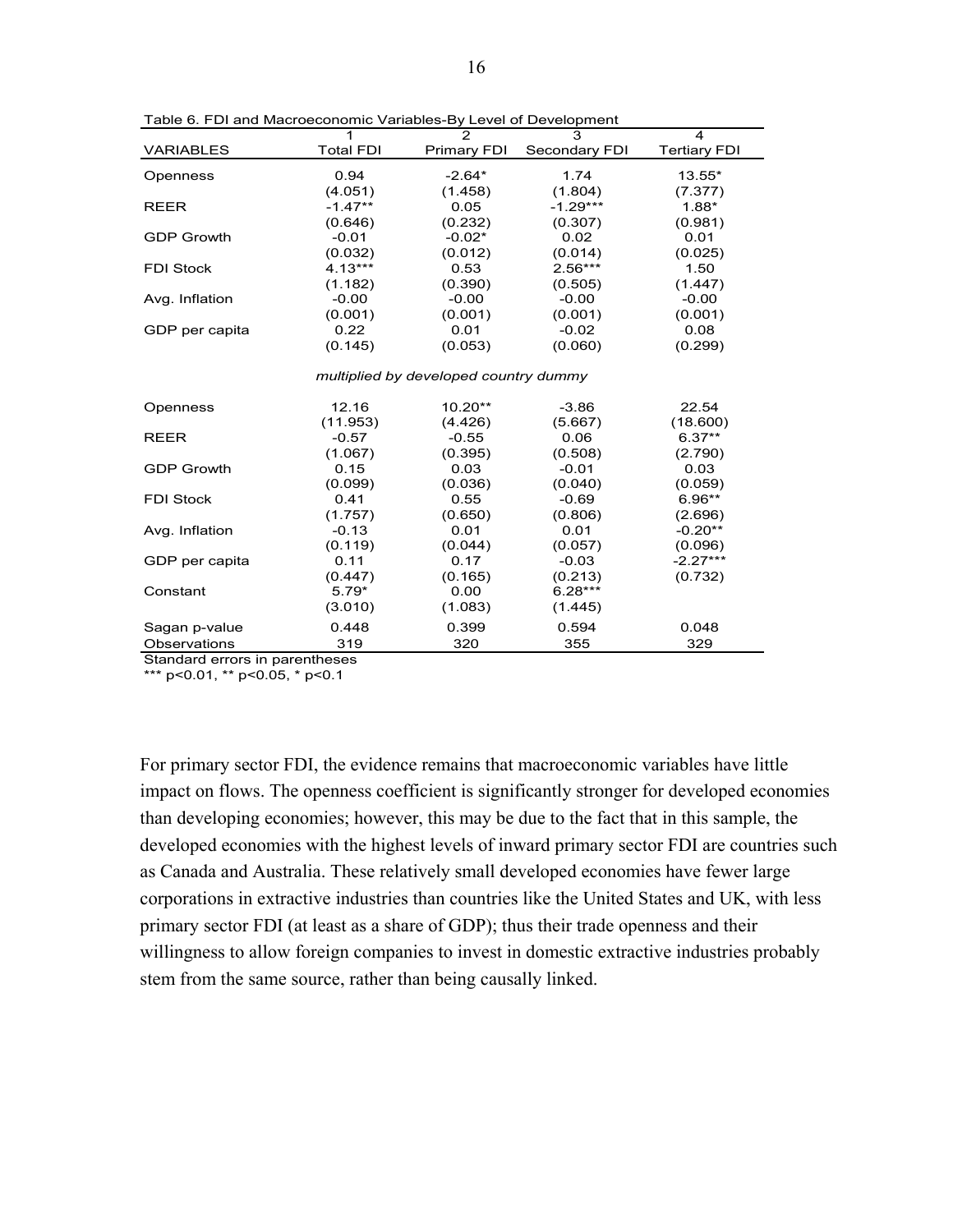|                              |         | $\overline{c}$ | 3        | 4                           | 5              | 6         | 7                                         | 8          |
|------------------------------|---------|----------------|----------|-----------------------------|----------------|-----------|-------------------------------------------|------------|
| Dependent Variable           |         |                |          | Total FDI as a share of GDP |                |           |                                           |            |
| <b>Explanatory Variables</b> | Labor   | Judicial       | Legal    | Fin. Depth                  | Infrastructure |           | Prim. Enroll. Second. Enroll Tert. Enroll |            |
|                              |         |                |          |                             |                |           |                                           |            |
| Openness                     | $-1.97$ | $-5.83$        | $-10.17$ | 1.70                        | $-3.68$        | 1.66      | $-0.70$                                   | $-0.82$    |
|                              | (4.352) | (5.739)        | (7.557)  | (3.956)                     | (5.090)        | (6.051)   | (5.826)                                   | (5.400)    |
| <b>REER</b>                  | $-0.40$ | $-0.53$        | 0.37     | $-0.98$                     | $-0.23$        | $-0.69$   | $-0.87$                                   | $-0.42$    |
|                              | (0.753) | (0.991)        | (0.987)  | (0.607)                     | (0.796)        | (0.864)   | (0.919)                                   | (0.908)    |
| GDP growth                   | $-0.01$ | 0.04           | 0.06     | 0.01                        | $-0.01$        | 0.01      | 0.03                                      | 0.02       |
|                              | (0.038) | (0.058)        | (0.070)  | (0.032)                     | (0.042)        | (0.044)   | (0.049)                                   | (0.048)    |
| <b>FDI Stock</b>             | 4.36*** | 4.58***        | 7.69***  | 4.72***                     | 3.98***        | $4.11***$ | 4.81***                                   | $5.10***$  |
|                              | (1.178) | (1.522)        | (1.711)  | (1.057)                     | (1.236)        | (1.386)   | (1.596)                                   | (1.465)    |
| Avg. Inflation               | $-0.00$ | $-0.01$        | $-0.04$  | $-0.00$                     | 0.00           | $-0.01$   | $-0.02$                                   | $-0.02$    |
|                              | (0.003) | (0.020)        | (0.024)  | (0.002)                     | (0.003)        | (0.019)   | (0.025)                                   | (0.024)    |
| GDP per capita               | 0.04    | 0.13           | $-0.04$  | 0.11                        | $-0.02$        | 0.30      | 0.24                                      | $0.62**$   |
|                              | (0.186) | (0.253)        | (0.296)  | (0.126)                     | (0.204)        | (0.249)   | (0.224)                                   | (0.259)    |
| Qualitative Var.             | 0.20    | $0.47**$       | 0.32     | 0.26                        | 0.30           | 0.01      | 0.00                                      | $-0.03***$ |
|                              | (0.150) | (0.224)        | (0.289)  | (0.201)                     | (0.201)        | (0.019)   | (0.011)                                   | (0.010)    |
| Qualitative Var. dummy       | $-0.13$ | $-0.23$        | $-0.18$  | $-0.50$                     | $-0.17*$       | $-0.01$   | $-0.01$                                   | $-0.01*$   |
|                              | (0.115) | (0.139)        | (0.179)  | (0.365)                     | (0.100)        | (0.005)   | (0.005)                                   | (0.008)    |
| Sargan p-value               | 0.674   | 0.647          | 0.376    | 0.483                       | 0.587          | 0.842     | 0.935                                     | 0.675      |
| Observations                 | 253     | 189            | 129      | 296                         | 242            | 209       | 211                                       | 180        |

Table 7. Total FDI and Qualitative Determinants-By Level of Development

Standard errors in parentheses

\*\*\* p<0.01, \*\* p<0.05, \* p<0.1

The results for secondary sector FDI also are not changed in an important way, though GDP per capita no longer appears to be as important. Beyond that, there are no significant differences in how macro variables affect FDI in developing economies from how they affect inflows into developed economies.

For the tertiary sector, on the other hand, the results are quite different. Under the original specification, more open economies and economies with large stocks of FDI attracted the most additional investment. Once these results are allowed to differ between developed and developing economies, however, openness appears to be less important and only barely significant for all economies, while the FDI stock only appears to be important for developed economies. The real effective exchange rate is now very important for developed economies, as is GDP per capita (with poorer economies receiving more FDI), while inflation is now marginally important. Tertiary FDI in developing economies does not appear to be particularly strongly influenced by macroeconomic variables at all. This is not the case among developed economies, where a stronger exchange rate and greater stock of FDI lead to significantly more inflows. Also, among developed economies, those with lower levels of GDP per capita attract more inflows.

Thus macroeconomic variables are important for both secondary and tertiary sector FDI, but while stronger macro conditions have similar marginal effects on secondary FDI among both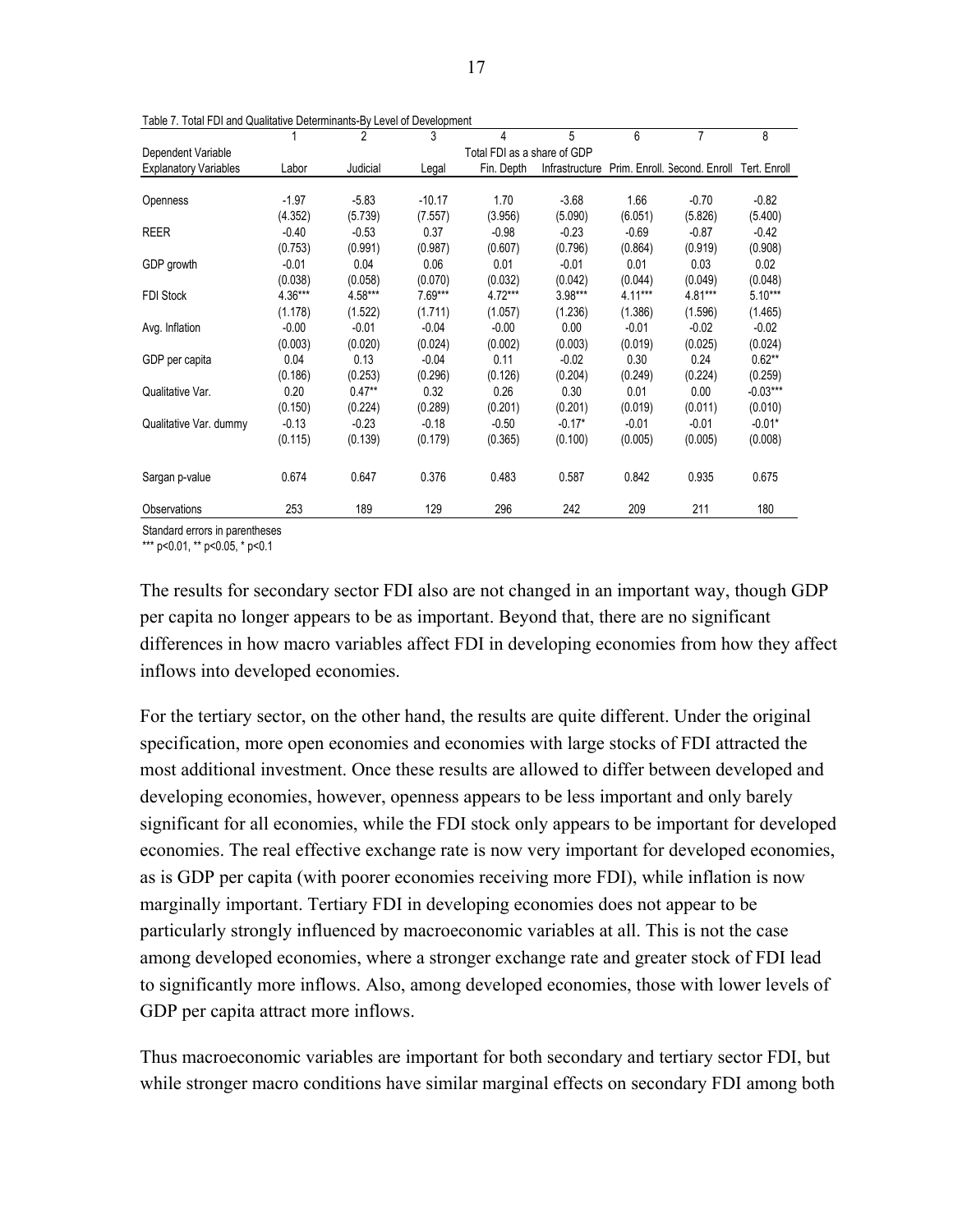advanced and emerging economies, for tertiary FDI, stronger macroeconomic conditions are much more important for attracting FDI to advanced economies.

| Table 6. Fillingly T.Di and Qualitative Determinational Level of Development |          | $\mathfrak{p}$ | 3       | 4                             | 5              | 6       | 7                                         | 8       |
|------------------------------------------------------------------------------|----------|----------------|---------|-------------------------------|----------------|---------|-------------------------------------------|---------|
| Dependent Variable                                                           |          |                |         | Primary FDI as a share of GDP |                |         |                                           |         |
| <b>Explanatory Variables</b>                                                 | Labor    | Judicial       | Legal   | Fin. Depth                    | Infrastructure |         | Prim. Enroll. Second. Enroll Tert. Enroll |         |
|                                                                              |          |                |         |                               |                |         |                                           |         |
| Openness                                                                     | $-2.29$  | $-1.76$        | $-2.27$ | $-1.84$                       | $-2.65$        | $-2.78$ | $-3.04$                                   | $-3.19$ |
|                                                                              | (1.574)  | (1.964)        | (2.707) | (1.448)                       | (1.866)        | (2.343) | (2.081)                                   | (2.069) |
| <b>REER</b>                                                                  | 0.12     | 0.11           | 0.33    | $-0.01$                       | $-0.00$        | 0.01    | 0.01                                      | $-0.12$ |
|                                                                              | (0.275)  | (0.353)        | (0.380) | (0.225)                       | (0.296)        | (0.343) | (0.334)                                   | (0.353) |
| GDP growth                                                                   | $-0.02*$ | $-0.00$        | $-0.02$ | $-0.01$                       | $-0.02$        | $-0.02$ | $-0.02$                                   | $-0.03$ |
|                                                                              | (0.014)  | (0.020)        | (0.027) | (0.012)                       | (0.015)        | (0.017) | (0.017)                                   | (0.019) |
| FDI Stock                                                                    | $0.78*$  | 0.72           | 0.24    | $0.83**$                      | $0.73*$        | 0.84    | $0.95*$                                   | 0.74    |
|                                                                              | (0.398)  | (0.528)        | (0.625) | (0.348)                       | (0.431)        | (0.512) | (0.529)                                   | (0.517) |
| Avg. Inflation                                                               | $-0.00$  | $-0.00$        | $-0.00$ | $-0.00$                       | $-0.00$        | $-0.01$ | $-0.01$                                   | $-0.01$ |
|                                                                              | (0.001)  | (0.007)        | (0.009) | (0.001)                       | (0.001)        | (0.008) | (0.009)                                   | (0.009) |
| GDP per capita                                                               | $-0.06$  | $-0.08$        | $-0.08$ | $-0.06$                       | $-0.05$        | $-0.01$ | $-0.04$                                   | $-0.03$ |
|                                                                              | (0.068)  | (0.088)        | (0.113) | (0.047)                       | (0.076)        | (0.099) | (0.082)                                   | (0.103) |
| Qualitative Var.                                                             | 0.05     | $-0.09$        | $-0.03$ | 0.00                          | 0.04           | $-0.00$ | $-0.00$                                   | $-0.00$ |
|                                                                              | (0.055)  | (0.078)        | (0.110) | (0.073)                       | (0.073)        | (0.007) | (0.004)                                   | (0.004) |
| Qualitative Var. dummy                                                       | 0.03     | 0.06           | 0.03    | 0.18                          | $-0.01$        | $-0.00$ | 0.00                                      | $-0.00$ |
|                                                                              | (0.042)  | (0.048)        | (0.069) | (0.134)                       | (0.036)        | (0.002) | (0.002)                                   | (0.003) |
| Constant                                                                     | $-0.01$  | 0.62           | $-0.43$ | 0.66                          | 0.55           | 0.48    | 0.84                                      | 1.26    |
|                                                                              | (1.271)  | (1.555)        | (1.625) | (1.066)                       | (1.410)        | (2.156) | (1.558)                                   | (1.656) |
| Sargan p-value                                                               | 0.285    | 0.188          | 0.239   | 0.43                          | 0.248          | 0.827   | 0.733                                     | 0.759   |
| Observations                                                                 | 254      | 190            | 130     | 297                           | 243            | 210     | 212                                       | 181     |

Table 8. Primary FDI and Qualitative Determinants-By Level of Development

Standard errors in parentheses

\*\*\* p<0.01, \*\* p<0.05, \* p<0.1

The final set of regressions looks at whether the qualitative variables discussed in the previous section affect developed economies differently from emerging markets. For total and primary sector FDI, these variables appear to have little relationship to flows (Tables 7 and 8); the section below thus focuses on secondary and tertiary FDI.

In the case of secondary sector FDI, there are important differences between how these variables affect emerging markets compared to developed economies (Table 9). As above, both labor market flexibility and financial depth are important determinants of FDI. However, in both cases, higher scores on these variables are strongly associated with increased secondary sector flows to emerging markets, but the effect is less for advanced economies, and actually negative for financial depth. That is, controlling for per capita income, the effect of increased labor market flexibility on the ability of an emerging market to attract FDI is about three times greater than the effect on an advanced economy. And for financial depth, while deeper financial markets attract significantly more FDI to emerging markets, they have a significantly negative effect on the ability of advanced economies to attract FDI, or at least, advanced economies appear to attract significantly less FDI than emerging markets with similar depth of financial markets.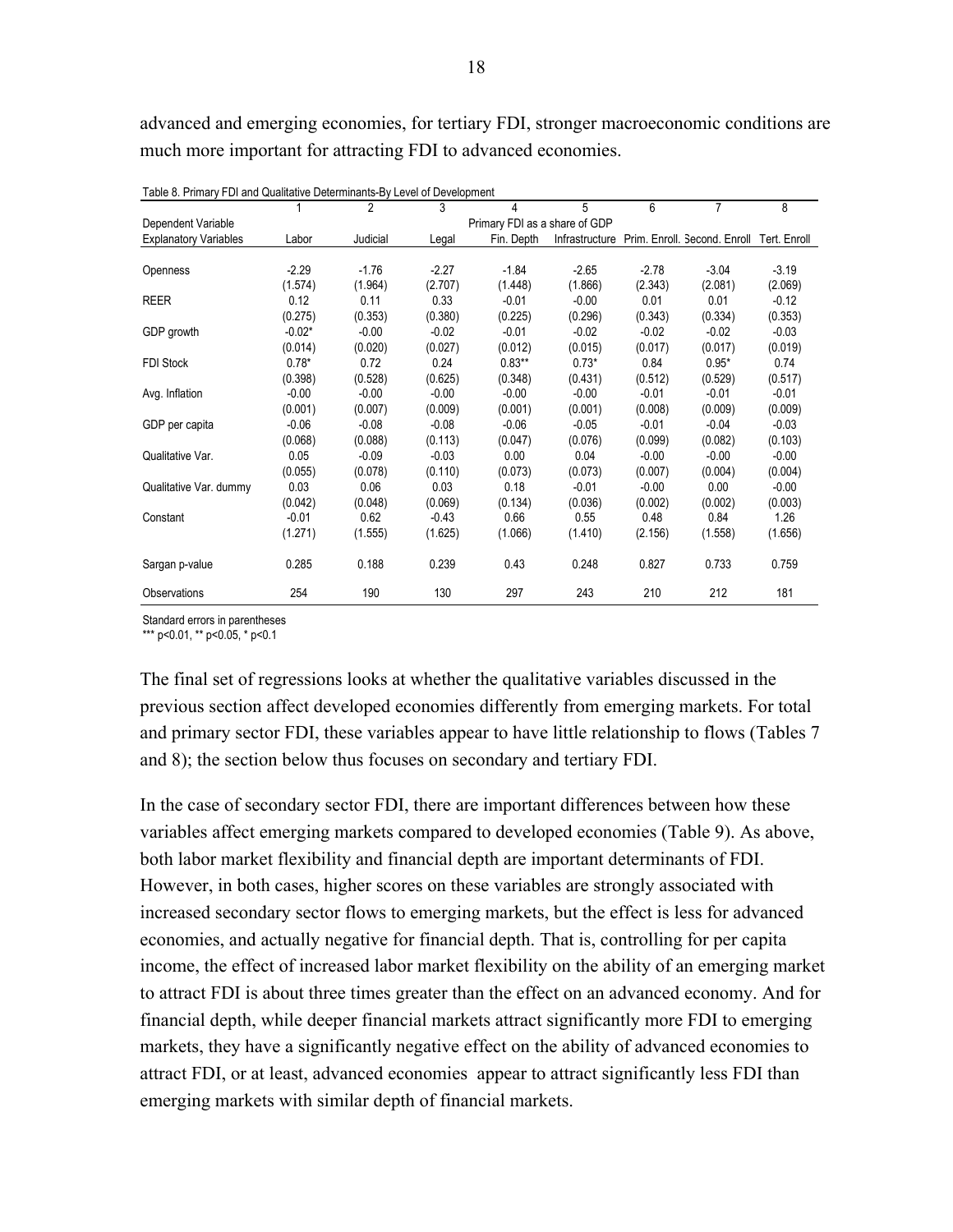| Table 9. Secondary FDT and Qualitative Determinants-By Level of Development |            |                |           |            |                                 |               |                 |              |
|-----------------------------------------------------------------------------|------------|----------------|-----------|------------|---------------------------------|---------------|-----------------|--------------|
|                                                                             |            | $\overline{2}$ | 3         | 4          | 5                               | 6             | $\overline{7}$  | 8            |
| Dependent Variable                                                          |            |                |           |            | Secondary FDI as a share of GDP |               |                 |              |
| <b>Explanatory Variables</b>                                                | Labor      | Judicial       | Legal     | Fin. Depth | Infrastructure                  | Prim. Enroll. | Second. Enroll. | Tert. Enroll |
|                                                                             |            |                |           |            |                                 |               |                 |              |
| Openness                                                                    | 1.41       | 1.13           | 0.05      | $-0.26$    | 0.75                            | 3.51          | 1.76            | 1.60         |
|                                                                             | (1.935)    | (2.519)        | (3.910)   | (1.697)    | (2.286)                         | (2.588)       | (2.543)         | (2.549)      |
| <b>REER</b>                                                                 | $-0.94***$ | $-0.94*$       | $-0.75$   | $-1.18***$ | $-0.89**$                       | $-0.90**$     | $-0.97**$       | $-0.84*$     |
|                                                                             | (0.344)    | (0.482)        | (0.564)   | (0.277)    | (0.382)                         | (0.430)       | (0.444)         | (0.462)      |
| GDP growth                                                                  | 0.01       | 0.04           | 0.05      | 0.00       | 0.02                            | 0.02          | 0.02            | 0.03         |
|                                                                             | (0.017)    | (0.026)        | (0.041)   | (0.014)    | (0.019)                         | (0.020)       | (0.022)         | (0.023)      |
| <b>FDI Stock</b>                                                            | $2.10***$  | $2.23***$      | $2.89***$ | $2.79***$  | $2.09***$                       | $1.99***$     | $2.30***$       | $2.66***$    |
|                                                                             | (0.505)    | (0.697)        | (0.887)   | (0.425)    | (0.546)                         | (0.626)       | (0.684)         | (0.663)      |
| Avg. Inflation                                                              | $-0.00$    | $-0.01$        | $-0.02*$  | $-0.00$    | $-0.00$                         | $-0.01$       | $-0.01$         | $-0.01$      |
|                                                                             | (0.001)    | (0.006)        | (0.012)   | (0.001)    | (0.001)                         | (0.007)       | (0.009)         | (0.006)      |
| GDP per capita                                                              | $-0.02$    | 0.00           | $-0.07$   | 0.04       | $-0.07$                         | 0.02          | 0.04            | 0.01         |
|                                                                             | (0.073)    | (0.110)        | (0.154)   | (0.050)    | (0.089)                         | (0.100)       | (0.094)         | (0.117)      |
| Qualitative Var.                                                            | $0.20***$  | 0.08           | $-0.03$   | $0.50***$  | $0.17*$                         | 0.01          | 0.00            | $-0.01$      |
|                                                                             | (0.063)    | (0.098)        | (0.161)   | (0.092)    | (0.092)                         | (0.007)       | (0.005)         | (0.005)      |
| Qualitative Var. dummy                                                      | $-0.13***$ | $-0.12*$       | $-0.08$   | $-0.80***$ | $-0.12***$                      | $-0.00*$      | $-0.01**$       | $-0.00$      |
|                                                                             | (0.049)    | (0.064)        | (0.100)   | (0.162)    | (0.045)                         | (0.002)       | (0.002)         | (0.004)      |
| Constant                                                                    | $4.21***$  | $4.37**$       | $4.44*$   | $5.22***$  | $4.48**$                        | 3.30          | $4.51**$        | $4.22*$      |
|                                                                             | (1.587)    | (2.138)        | (2.464)   | (1.284)    | (1.791)                         | (2.401)       | (2.060)         | (2.169)      |
| Sargan p-value                                                              | 0.186      | 0.151          | 0.32      | 0.373      | 0.128                           | 0.688         | 0.655           | 0.604        |
| Observations                                                                | 271        | 201            | 134       | 333        | 260                             | 224           | 225             | 200          |

Table 9. Secondary FDI and Qualitative Determinants-By Level of Development

Standard errors in parentheses

\*\*\* p<0.01, \*\* p<0.05, \* p<0.1

Additionally, some variables which were not significant above appear to have greater explanatory power when their effects on advanced and emerging economies are allowed to differ. Improved infrastructure is weakly associated with more secondary sector FDI into emerging markets, but this effect is insignificant for advanced economies. This is a more intuitive result than laid out above: it is natural to expect that emerging markets, which have generally weaker infrastructure than advanced economies, would find infrastructure improvements would bring in more FDI, while advanced economies, where such improvements have largely already been made, would not find the same effect. This appears to be the case.

While the coefficients on the enrollment variables themselves are not significant, implying that the effect of higher enrollment at any level cannot be said to be clearly positive for emerging markets, the coefficient on the interaction terms is marginally significant and negative, implying that the point estimate of the impact on secondary sector FDI of school enrollment in advanced economies is slightly less than that of emerging markets. This is perhaps a weaker version of the infrastructure story: higher enrollment is broadly positive for emerging markets, though the effect is weak, but in any case, the effect is significantly less for advanced economies.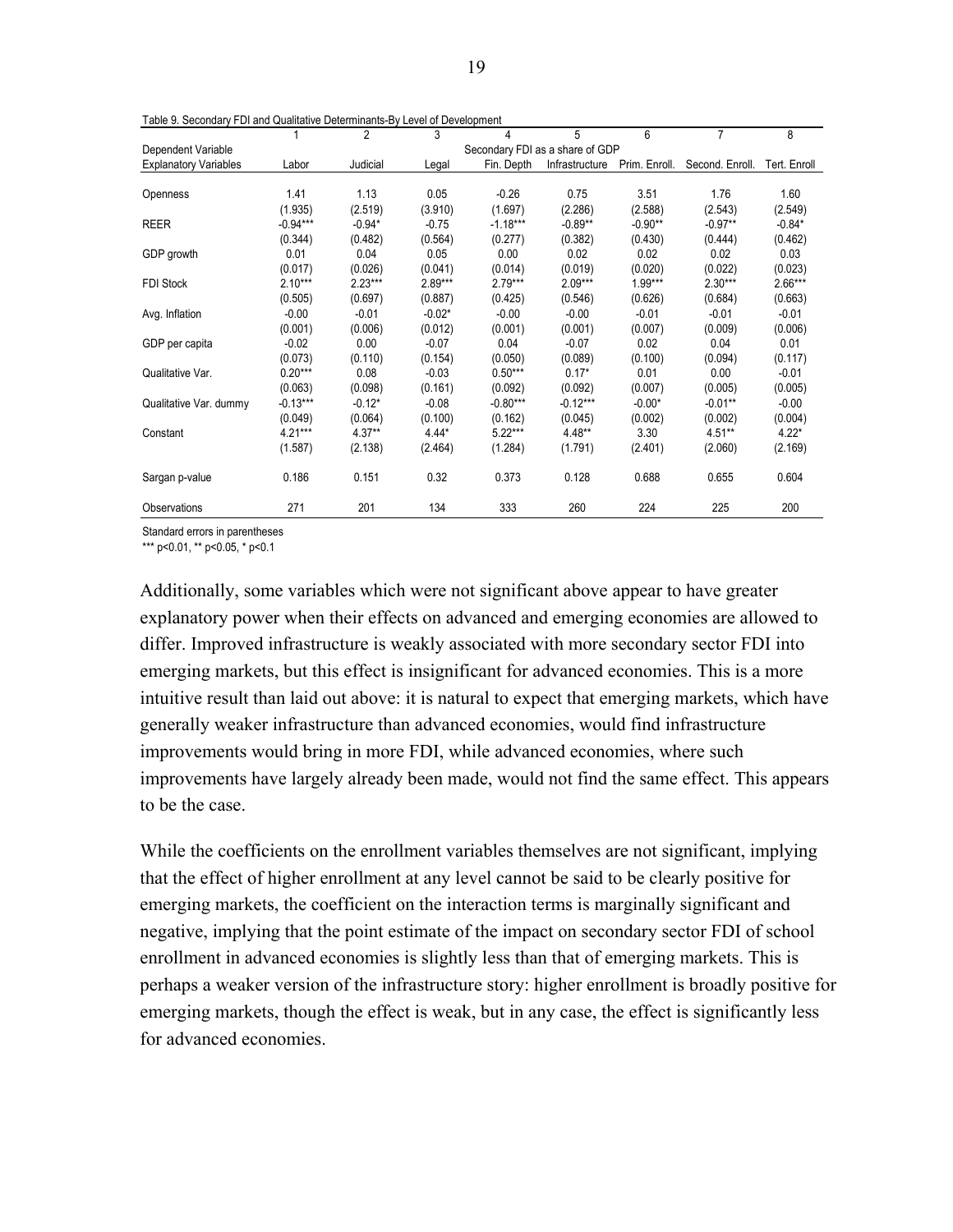|                              |            | $\overline{2}$ | 3         | 4                              | 5              | 6             | 7               | 8            |
|------------------------------|------------|----------------|-----------|--------------------------------|----------------|---------------|-----------------|--------------|
| Dependent Variable           |            |                |           | Tertiary FDI as a share of GDP |                |               |                 |              |
| <b>Explanatory Variables</b> | Labor      | Judicial       | Legal     | Fin. Depth                     | Infrastructure | Prim. Enroll. | Second. Enroll. | Tert. Enroll |
|                              |            |                |           |                                |                |               |                 |              |
| Openness                     | 49.19***   | 54.20***       | 105.05*** | 30.00***                       | 54.16***       | 40.89***      | 67.86***        | 50.68***     |
|                              | (10.845)   | (17.461)       | (22.432)  | (7.935)                        | (13.160)       | (14.912)      | (17.392)        | (15.663)     |
| <b>REER</b>                  | $6.00***$  | $6.03***$      | $7.32***$ | $2.70***$                      | $6.72***$      | $5.83***$     | $6.55***$       | $3.67**$     |
|                              | (1.307)    | (2.077)        | (2.779)   | (1.015)                        | (1.413)        | (1.988)       | (2.220)         | (1.594)      |
| GDP growth                   | $0.09***$  | $0.12**$       | $0.15***$ | 0.04                           | $0.13***$      | $0.10**$      | $0.15***$       | $0.09*$      |
|                              | (0.033)    | (0.055)        | (0.067)   | (0.025)                        | (0.038)        | (0.043)       | (0.054)         | (0.046)      |
| <b>FDI Stock</b>             | $3.61**$   | $-2.32$        | $-1.46$   | $4.13**$                       | 2.12           | 2.40          | $-0.48$         | $-1.00$      |
|                              | (1.709)    | (3.002)        | (4.046)   | (1.659)                        | (1.934)        | (2.910)       | (3.031)         | (3.049)      |
| Avg. Inflation               | $-0.00$    | $-0.01$        | $-0.03$   | $-0.00$                        | $-0.00$        | $-0.02$       | $-0.04$         | $-0.04**$    |
|                              | (0.002)    | (0.021)        | (0.026)   | (0.001)                        | (0.002)        | (0.019)       | (0.025)         | (0.016)      |
| GDP per capita               | $-1.91***$ | $-1.37*$       | $-2.19**$ | $-0.57$                        | $-2.07***$     | $-2.21**$     | $-2.01**$       | $-0.79$      |
|                              | (0.546)    | (0.823)        | (0.999)   | (0.383)                        | (0.585)        | (0.932)       | (1.011)         | (0.771)      |
| Qualitative Var.             | 0.01       | $-0.07$        | 0.78      | $-0.25$                        | $0.52*$        | 0.00          | $-0.05$         | $-0.02$      |
|                              | (0.246)    | (0.384)        | (0.567)   | (0.750)                        | (0.287)        | (0.035)       | (0.039)         | (0.036)      |
| Qualitative Var. dummy       | $-0.82*$   | $1.11*$        | $-1.15$   | 0.58                           | 0.28           | 0.16          | $-0.01$         | 0.03         |
|                              | (0.489)    | (0.649)        | (0.892)   | (1.454)                        | (0.514)        | (0.110)       | (0.093)         | (0.051)      |
| Sargan p-value               | 0.180      | 0.373          | 0.01      | 0.239                          | 0.444          | 0.391         | 0.495           | 0.028        |
| Observations                 | 246        | 176            | 110       | 307                            | 234            | 165           | 166             | 163          |

Table 10. Tertiary FDI and Qualitative Determinants-By Level of Development

Standard errors in parentheses

1

\*\*\* p<0.01, \*\* p<0.05, \* p<0.1

For tertiary sector FDI, the results are different when emerging and developed economies are distinguished (Table 10). Only three qualitative variables retain significance – and only weakly - in these regressions: labor market flexibility, infrastructure quality, and judicial independence. Better infrastructure is linked with more tertiary FDI, with no significant difference between emerging markets and advanced economies. A more independent judiciary leads weakly to more FDI but only in advanced economies, while a counterintuitive result holds for labor market flexibility: more flexible labor markets are linked with less FDI in advanced economies<sup>5</sup>.

 $<sup>5</sup>$  This pattern is clear from the data. Taking the average value of the labor market variable over time for each of</sup> the 10 advanced economies in the sample, the most restricted labor markets are those of the eurozone: France, Germany, Italy and Spain, and the most liberal, Canada, the United Kingdom, and the United States. Relative to GDP, Spain, France and Germany (but not Italy), experience relatively high inflows of tertiary FDI compared to the average among developed economies, while the USA and Canada ( but not Britain), receive significantly less. The result may have to do with the United States and Canada, with their more liberal economies and deregulated services sectors, having a more competitive domestic market in services, and thus being home to more efficient companies than the eurozone. Those companies then might invest both in the United Kingdom and in the eurozone itself, while few eurozone economies would be able to compete in North America. The pattern does not apply in developing economies, where the result is weaker but intuitive: more flexible labor markets encourage more tertiary FDI.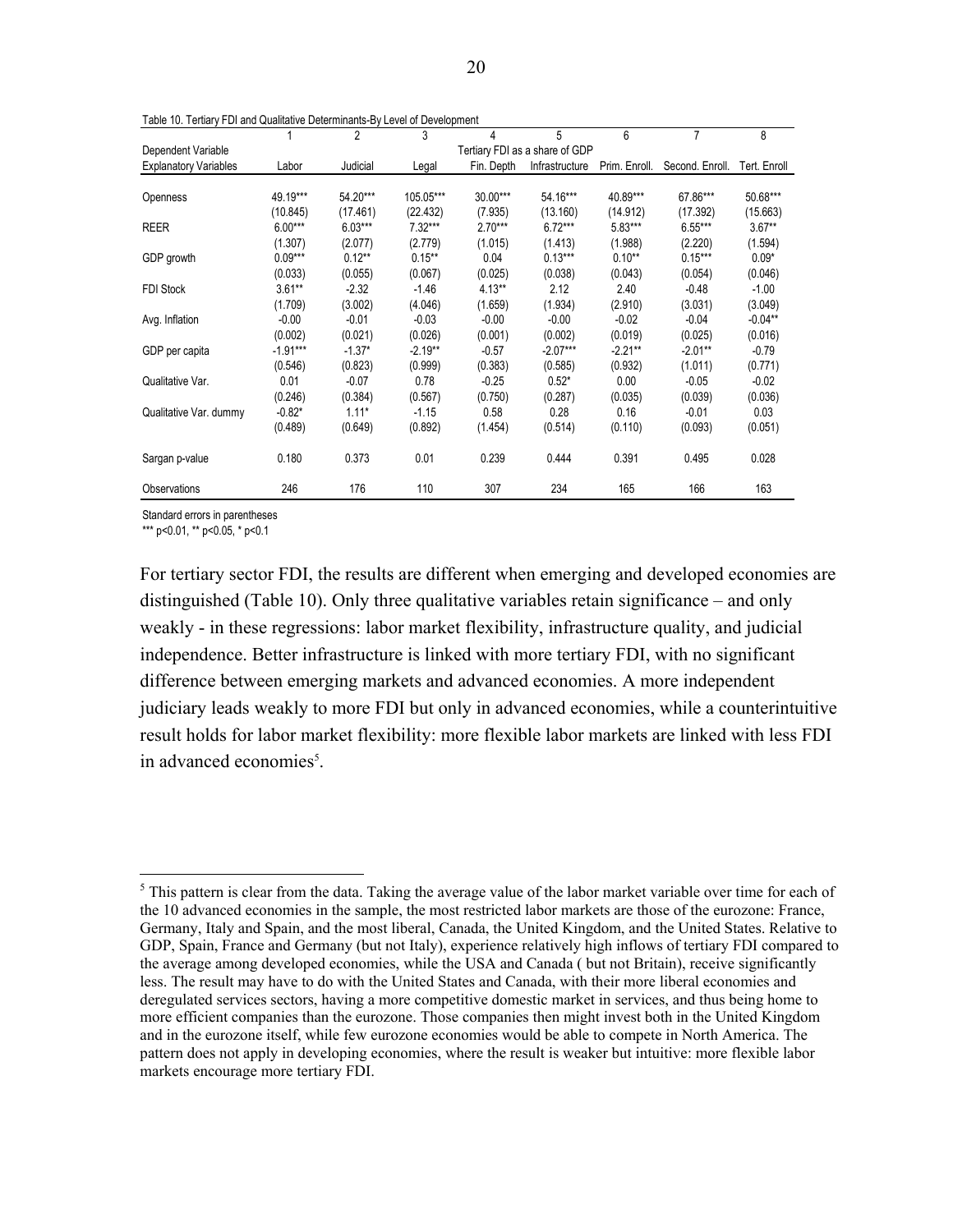#### **V. CONCLUSION**

The results above yield a number of insights about attracting foreign direct investment. Chief among these is the difference between determinants of FDI into different sectors. The results above suggest that primary sector FDI has no strong linkages to either macroeconomic stability, level of development, or institutional quality, though like other forms of FDI, clustering effects appear important, with larger stocks attracting greater additional inflows. This is intuitive, as FDI decisions in, for example, mining or petroleum are primarily determined by the location of those resources, with both equipment and labor easily transferable across borders. It implies, however, that using aggregated FDI flows is likely to result in biased results, given the statistical noise provided by primary sector FDI in overall flows.

It is also important, however, to distinguish between secondary and tertiary flows, which have different linkages to the macroeconomy and to institutional and other qualitative indicators. While both secondary and tertiary FDI appear to benefit from agglomeration or clustering effects, FDI in services appears to be much more strongly impacted by macroeconomic conditions than FDI in manufacturing. While a weaker real effective exchange rate appears to draw more manufacturing FDI into an economy, it can reduce the amount of tertiary FDI. Tertiary FDI flows are also higher in more rapidly growing economies, and those which are more open.

Similar differences between secondary and tertiary FDI obtain for the qualitative and institutional variables analyzed here. More flexible labor markets and deeper financial markets attract more secondary FDI, while better infrastructure and a more independent judiciary attract more tertiary FDI. Educational attainment appears to have little relationship to either type of FDI, though as this is only proxied here through enrollment figures, further work would be necessary to assess whether this is a firm conclusion or the result of inadequate data.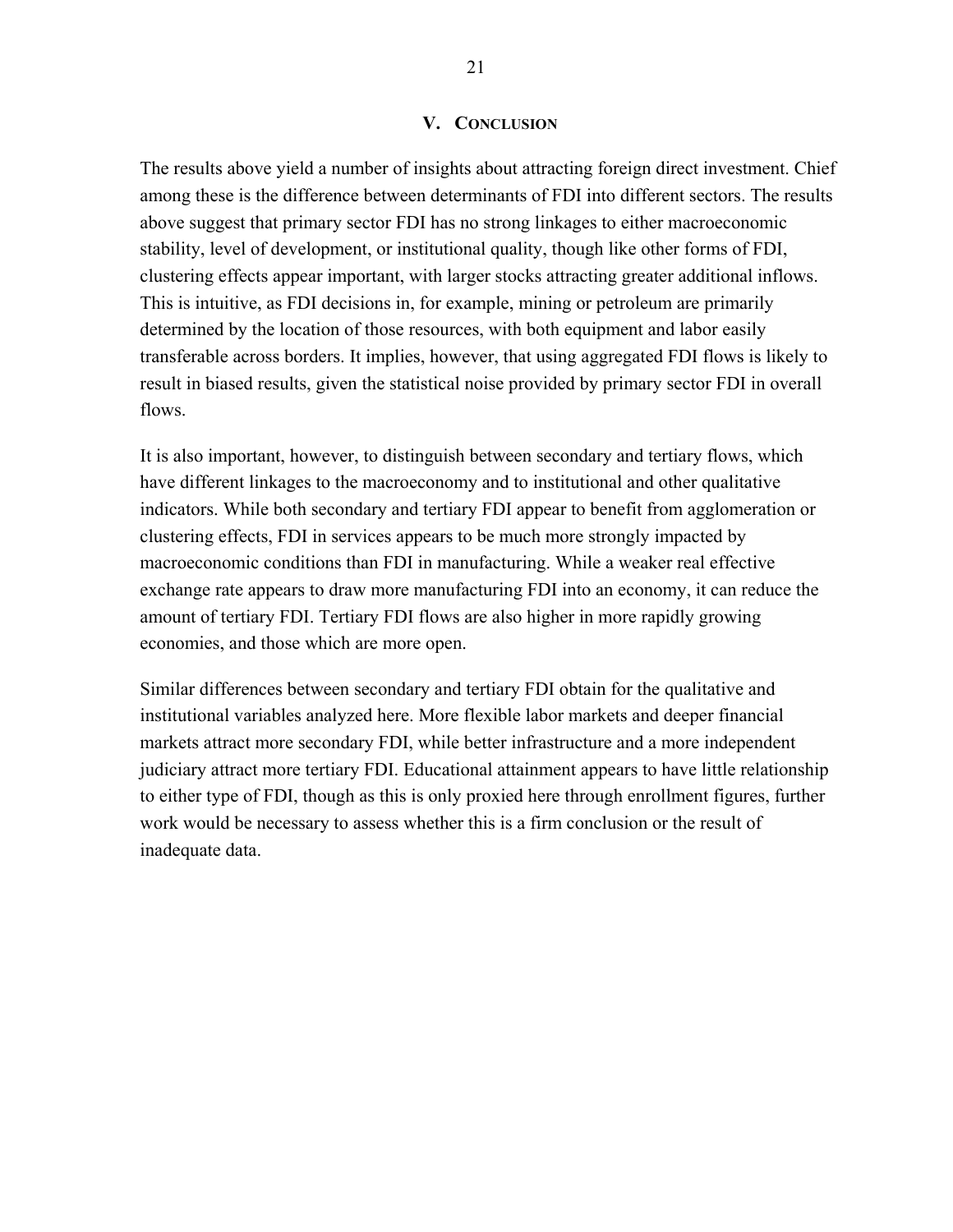|                                  | <b>Primary FDI</b> | Secondary FDI       | Tertiary FDI    |
|----------------------------------|--------------------|---------------------|-----------------|
| <b>Macroeconomic</b>             |                    |                     |                 |
| Openness                         | $\cdots$           | .                   | $\ddot{}$       |
| Real Exchange Rate               | .                  |                     | $\ddot{}$       |
| <b>GDP Growth</b>                | $\cdots$           | .                   | $\ddot{}$       |
| <b>FDI Stock</b>                 | $\cdots$           | ÷                   | $\ddot{}$       |
| Average Inflation                | $\cdots$           | .                   | .               |
| GDP per capita                   | $\cdots$           | .                   |                 |
|                                  |                    |                     |                 |
| <b>Qualitative/Institutional</b> | $\cdots$           |                     |                 |
| <b>Labor Market Flexibility</b>  | $\cdots$           | $+(dev); +(adv)$    | $-(\text{adv})$ |
| Judiciary Independence           | $\cdots$           | $-(adv)$            | $+(adv)$        |
| Legal System Efficiency          | $\cdots$           |                     | .               |
| <b>Financial Depth</b>           | $\cdots$           | $+(dev)$ ;- $(adv)$ | $+(adv)$        |
| Infrastructure Quality           | $\cdots$           | $+(dev); +(adv)$    | $+(dev)$        |
| <b>Primary Enrollment</b>        | $\cdots$           | .                   | .               |
| Secondary Enrollment             | $\cdots$           | $-(\text{adv})$     | .               |
| <b>Tertiary Enrollment</b>       | $\cdots$           | .                   | .               |

**Summary of Qualitative Variables' Impact on FDI Inflows**

+ represents significantly positive, - represents significantly negative, 'dev' represents developing countries, and 'adv' represents advanced economies.

Another important issue is that even when controlling for per capita income, the determinants of FDI appear to be quite different for advanced and emerging economies. Secondary sector FDI flows are drawn to both advanced and emerging economies under similar macroeconomic circumstances. On the other hand, labor market flexibility and financial depth appear to matter far more for emerging economies than advanced ones. For tertiary FDI, the situation is the opposite. Macroeconomic conditions are more important for advanced economies than for emerging ones: a stronger exchange rate and lower average inflation appear to attract more tertiary FDI into advanced economies, but these effects appear weaker among emerging markets, at least the relatively stable and well run economies in this sample. And qualitative variables appear to have only minor differences in their effects on FDI in advanced economies and emerging markets, with judicial independence in the case of advanced economies an important exception.

Taken together, these results suggest that a focus by policymakers on prudent macroeconomic management (e.g., low inflation, strong growth and openness) will lead to more FDI, though at least within the relatively stable group of economies analyzed here, the effects are strongest for services FDI in advanced economies. An exception to this favorable conclusion is the role of exchange rate policy: while maintaining a weak exchange rate to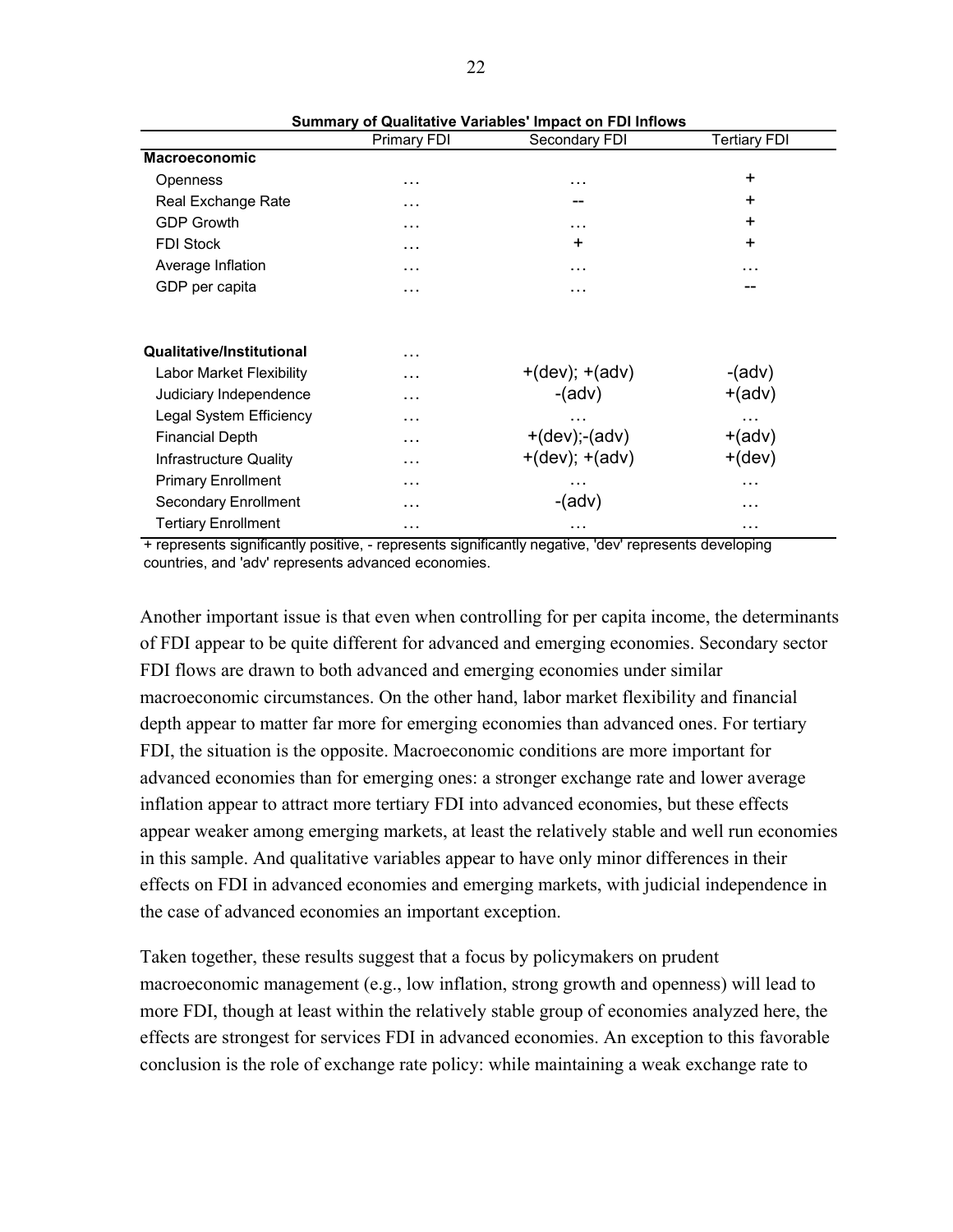stimulate manufacturing exports can lead to higher secondary sector FDI, it will at the margins reduce the amount of tertiary FDI received by the host country.

The role of the qualitative and institutional is also important. Liberalizing labor markets and measures to increase financial deepening could attract more secondary FDI into emerging markets, though these effects are weaker among advanced economies. A more independent judiciary and better infrastructure appear to attract more services FDI to both types of economies.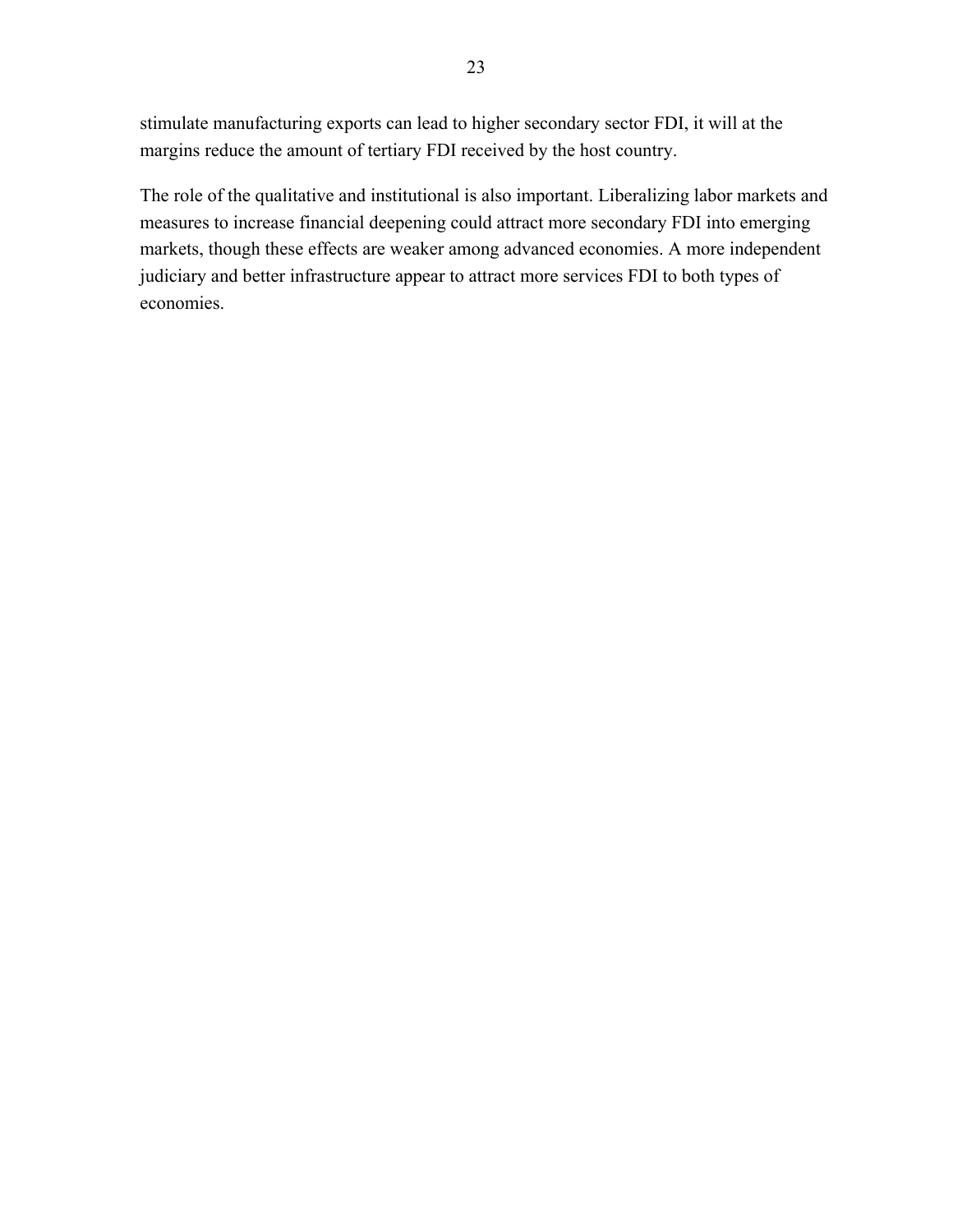#### **References**

Baltagi, Badi H, 2008, *Econometric Analysis of Panel Data*, (Chichester: Wiley).

- Barrell, R., and N. Pain, 1999 "Domestic Institutions, Agglomerations, and Foreign Direct Investment in Europe," *European Economic Review,* Vol. 43, pp. 925–34.
- Blonigen, Bruce, 2005, "A Review of the Empirical Literature on FDI Determinants", *NBER Working Paper* No. 11299.
- Borensztein, Eduardo, José de Gregorio and Jong-Wha Lee, 1995, "How Does Foreign Direct Investment Affect Economic Growth?" NBER Working Paper No. 5057.
- Campos, Nauro and Yuko Kinoshita, 2008, "Foreign Direct Investment and Structural Reforms: Panel Evidence from East Europe and Latin America", *IMF Research Conference on the Causes and Consequences of Structural Reforms.*
- Campos, Nauro and Yuko Kinoshita, 2003, "Why Does FDI Go Where It Goes? New Evidence from the Transition Economy", IMF Working Paper 03/228 (Washington: International Monetary Fund).
- Caves, R, 1996, *Multinational Enterprise and Economic Analysis* (Cambridge: Cambridge University Press).
- Dunning, John H, 1993, *Multinational Enterprises and the Global Economy* (Harlow: Addison-Wesley).
- Dunning, John H, 2001, "The Eclectic (OLI) Paradigm of International Production: Past, Present and Future," *International Journal of Economics and Business*, Vol. 8 (July), pp. 173–90.
- Froot, Kenneth A. and Jeremy C. Stein, 1991, "Exchange Rates and Foreign Direct Investment: An Imperfect Capital Markets Approach," *Quarterly Journal of Economics*, Vol. 106(4): 1191–1217.
- Head, K., J. Ries, and D. Swenson, 1995, "Agglomeration Benefits and Location Choice: Evidence from Japanese Manufacturing Investments in the United States," *Journal of International Economics,* Vol. 38, pp. 223–48.
- International Monetary Fund, 2007, *World Economic Outlook*, *October 2007*, Chapter 3, "Managing Large Capital Inflows" (Washington).
- Lim, Ewe-Ghee, 2001, "Determinants of, and the Relation Between, Foreign Direct Investment and Growth: A Summary of the Recent Literature", IMF Working Paper 01/175 (Washington: International Monetary Fund).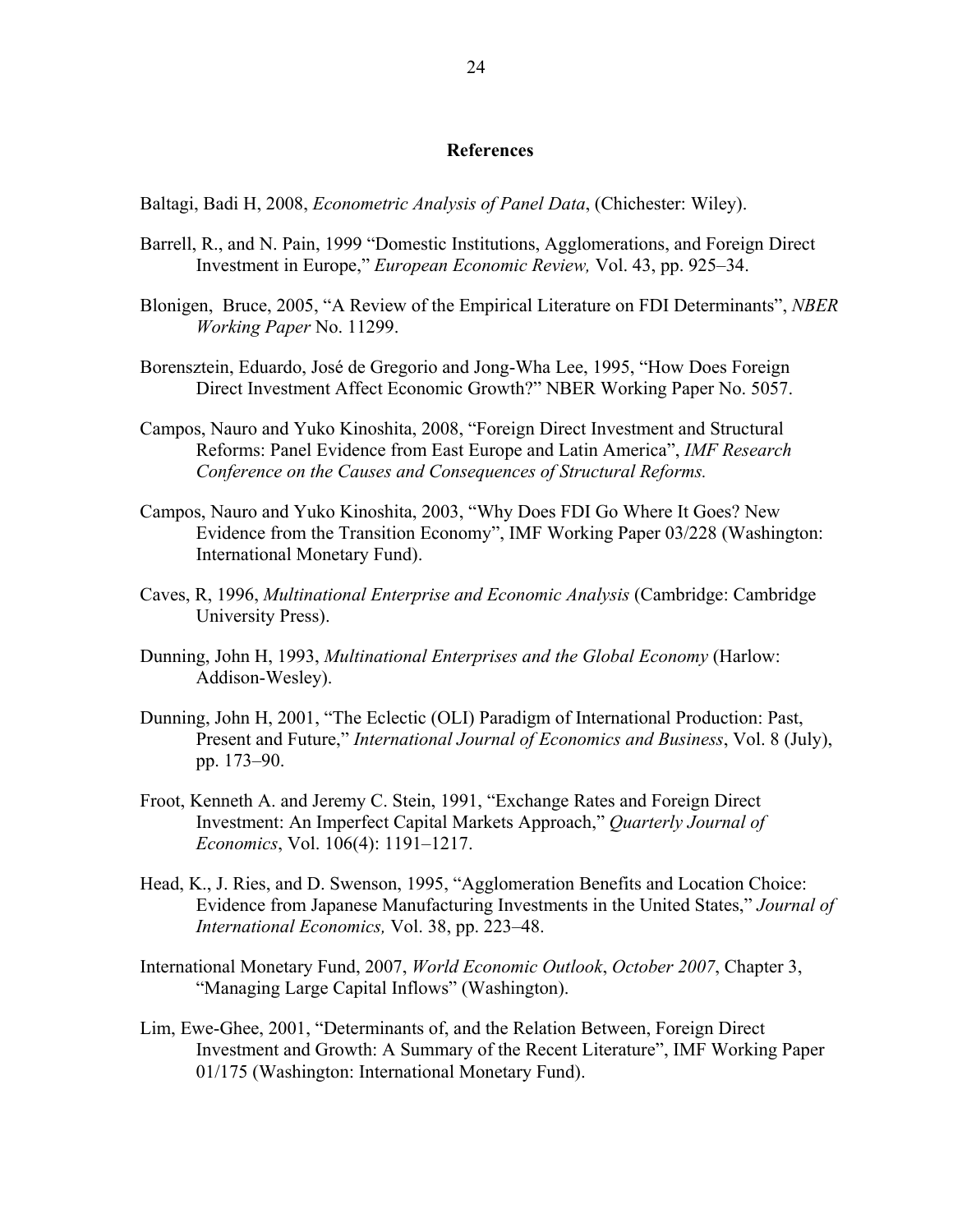- Moran, Theodore H., Edward M. Graham, and Magnus Blomström, 2005, Does Foreign Direct Investment Promote Development?, (Washington: Institute for International Economics and Center for Global Development).
- Resmini, L., 2000, "The Determinants of Foreign Direct Investment in the CEECs ," Economics of Transition, Vol. 8 (3), pp. 665–89.
- Roodman, David, 2006, "How to Do Xtabond2: An Introduction to "Difference" and "System" GMM in Stata", Center for Global Development Working Paper No. 103.
- Root, Franklin and Ahmed Ahmed, 1979, "Empirical Determinants of Manufacturing Direct Foreign Investment in Developing Countries", Economic Development and Cultural Change, Vol. 27, No. 4, pp. 751–767.
- Schneider, Friedrich and Bruno S. Frey, 1985, "Economic and Political Determinants of Foreign Direct Investment", World Development, Vol. 13, No. 2, pp. 161–175.
- Singh, Harinder and Kwang W. Jun, 1996, "Some New Evidence on Determinants of Foreign Direct Investment in Developing Countries," World Bank Policy Research Working Paper No. 1531.
- UNCTAD (1995-2008), World Investment Report (2002-2009), Global Investment Report (1999-2009).
- Tseng, Wanda and Harm Zebregs, 2002, Foreign Direct Investment in China: Some Lessons for Other Countries", International Monetary Fund Policy Discussion Paper 02/3.
- Wei, Shang-Jin, 2000a, "How Taxing is Corruption on International Investors?" Review of Economics and Statistics, Vol. 82(1), pp. 1–11.
- Wei, Shang-Jin, 2000b) "Local Corruption and Global Capital Flows" Brookings Papers on Economic Activity, Vol 0(2), pp. 303–46.
- Wheeler, David, and Ashoka Mody, 1992, "International Investment Location Decisions: The Case of U.S. firms," Journal of International Economics, Vol. 33, pp. 57–76.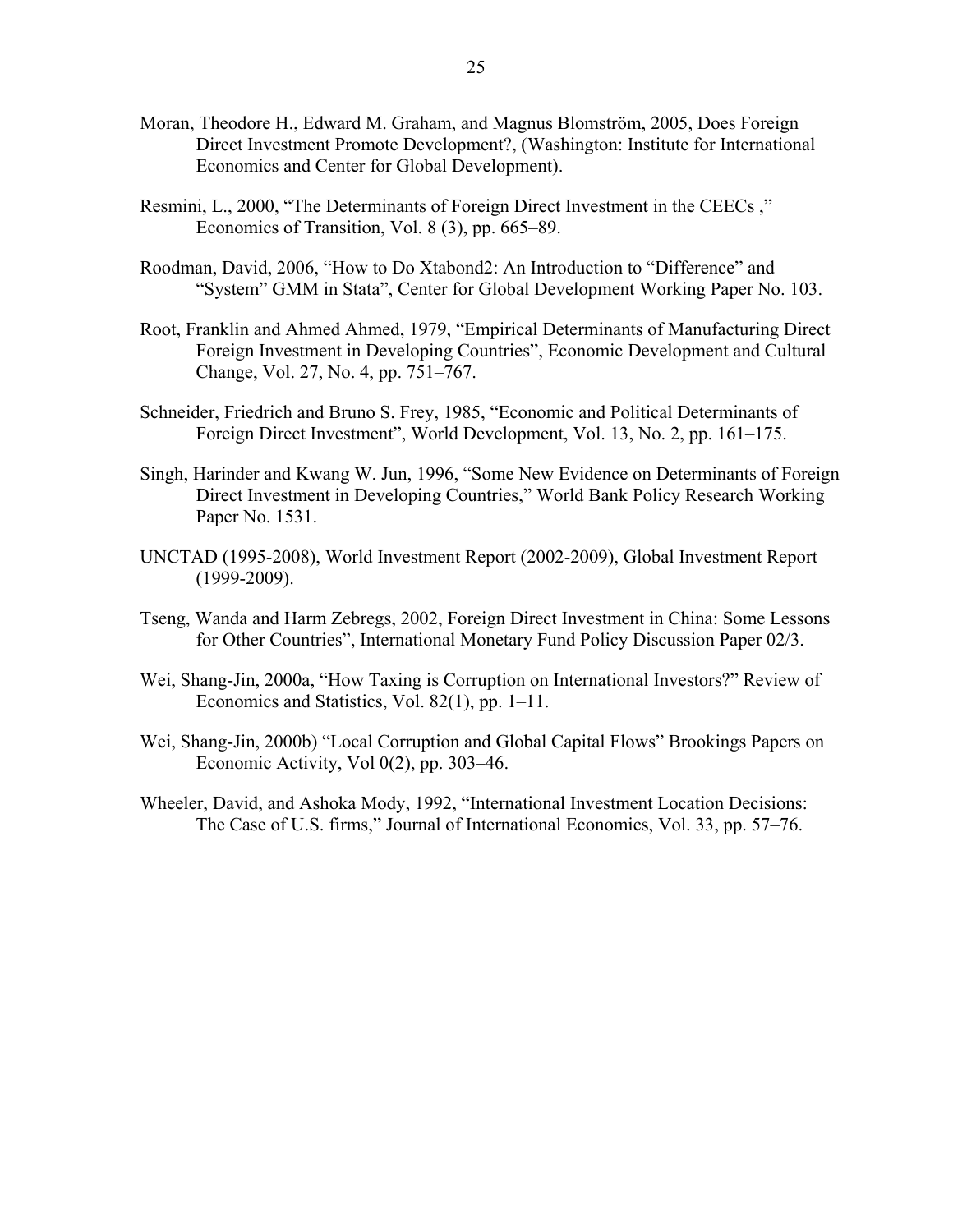#### **Appendix I: GMM Dynamic Modeling**

This appendix elaborates the Generalized Method of Moment (GMM) dynamic model. Consider the following regression equations:

$$
y_{i,t} = \alpha + \lambda y_{i,t-1} + \mu_i + v_{i,t}
$$
 (1)

where  $y_{i,t}$  is regressed on its lag, and time-invariant cross-sectional factor  $\mu_i$ .

The first difference of equation (1) produces the following equation:

$$
y_{i,t} - y_{y,t-1} = \lambda (y_{i,t-1} - y_{i,t-2}) + v_{i,t} - v_{i,t-1}
$$
 2)

where the time-invariant cross-sectional factor is eliminated, while the term  $v_{i,t}$  -  $v_{i,t-1}$  is correlated with the term  $y_{i,t-1} - y_{i,t-2}$ .

To address this, Arrelano and Bond (1991) developed an instrumental matrix as follows:

$$
W_{i} = \begin{bmatrix} [y_{i1}] & & & 0 \\ & [y_{i1}, y_{i2}] & & & \\ & & \ddots & & \\ 0 & & & [y_{i1}, \dots, y_{iT-2}] \end{bmatrix}
$$

and the generalized least square regression can be conducted by pre-multiplying  $W'$  with equation (2):

$$
W^{\dagger} \Delta y = W^{\dagger} \Delta y_{-1} \lambda + W^{\dagger} \Delta v \tag{3}
$$

The one-step consistent estimator of Arrelano and Bond (1991) then is

$$
\hat{\lambda}_1 = [(\Delta y_{-1})' W (W'(I_N \otimes G) W)^{-1} W' (\Delta y_{-1})]^{-1} [(\Delta y_{-1})' W (W'(I_N \otimes G) W)^{-1} W' (\Delta y)] \tag{4}
$$
\nwhere  $G = \begin{pmatrix}\n2 & -1 & 0 & \cdots & 0 & 0 \\
-1 & 2 & -1 & \cdots & 0 & 0 \\
0 & -1 & 2 & \cdots & 0 & 0 \\
\vdots & \vdots & \vdots & \ddots & \vdots & \vdots \\
0 & 0 & 0 & \cdots & 2 & -1 \\
0 & 0 & 0 & \cdots & -1 & 2\n\end{pmatrix}$ 

Arellano and Bond also put forward a consistent 2-step generalized method of moments (GMM) estimator:

$$
\hat{\lambda}_2 = [(\Delta y_{-1})' W V_N^{-1} W' (\Delta y_{-1})]^{-1} [(\Delta y_{-1})' W V_N^{-1} W' (\Delta y)]
$$
\nwhere  $V_N = \sum_{i=1}^N W_i' (\Delta v_i) (\Delta v_i)' W_i$ . (5)